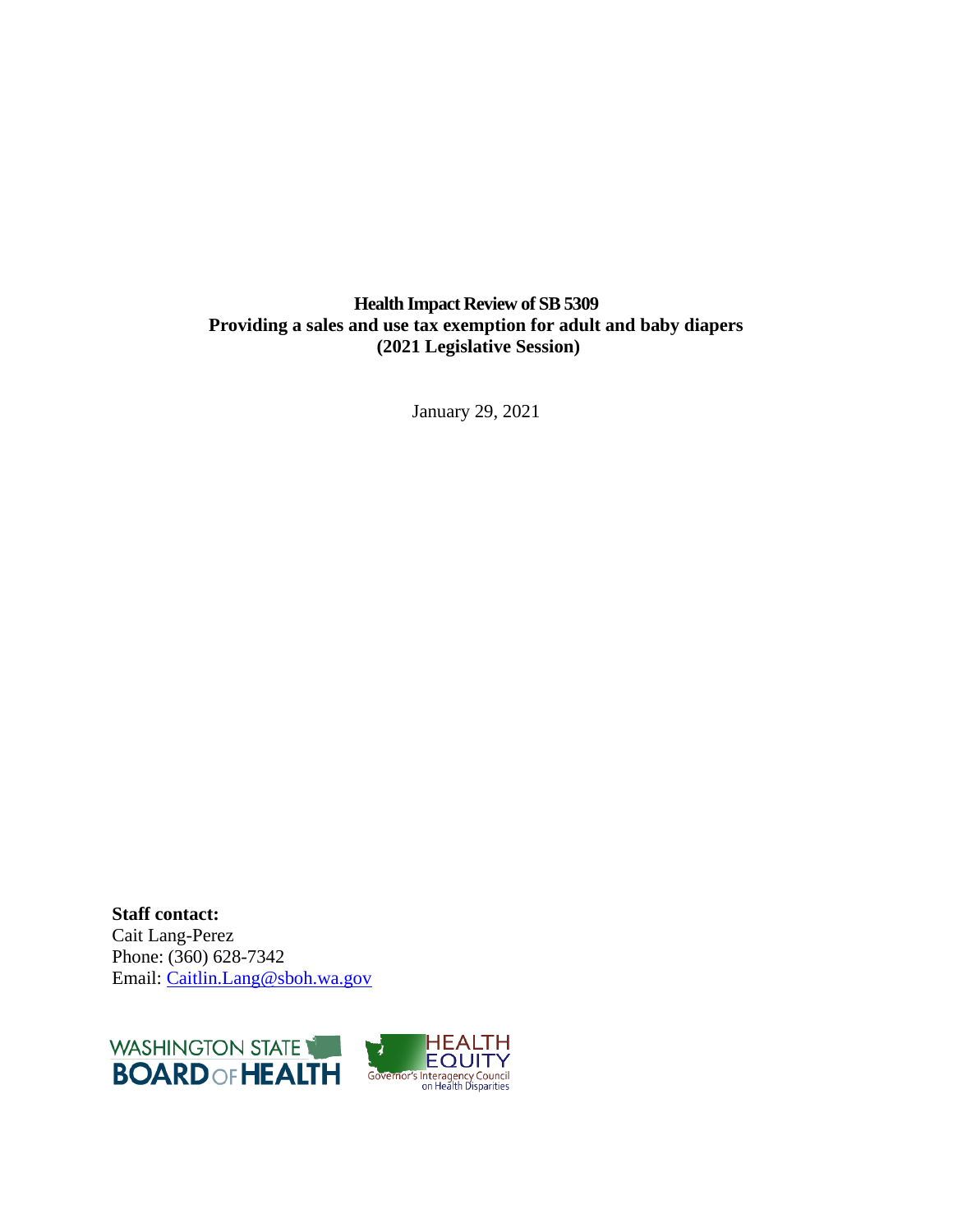### **Full review**

The full Health Impact Review report is available at: <https://sboh.wa.gov/Portals/7/Doc/HealthImpactReviews/HIR-2021-05-SB5309.pdf>

### **Acknowledgements**

We would like to thank the key informants who provided consultation and technical support during this Health Impact Review.

### **Contents**

<span id="page-1-0"></span>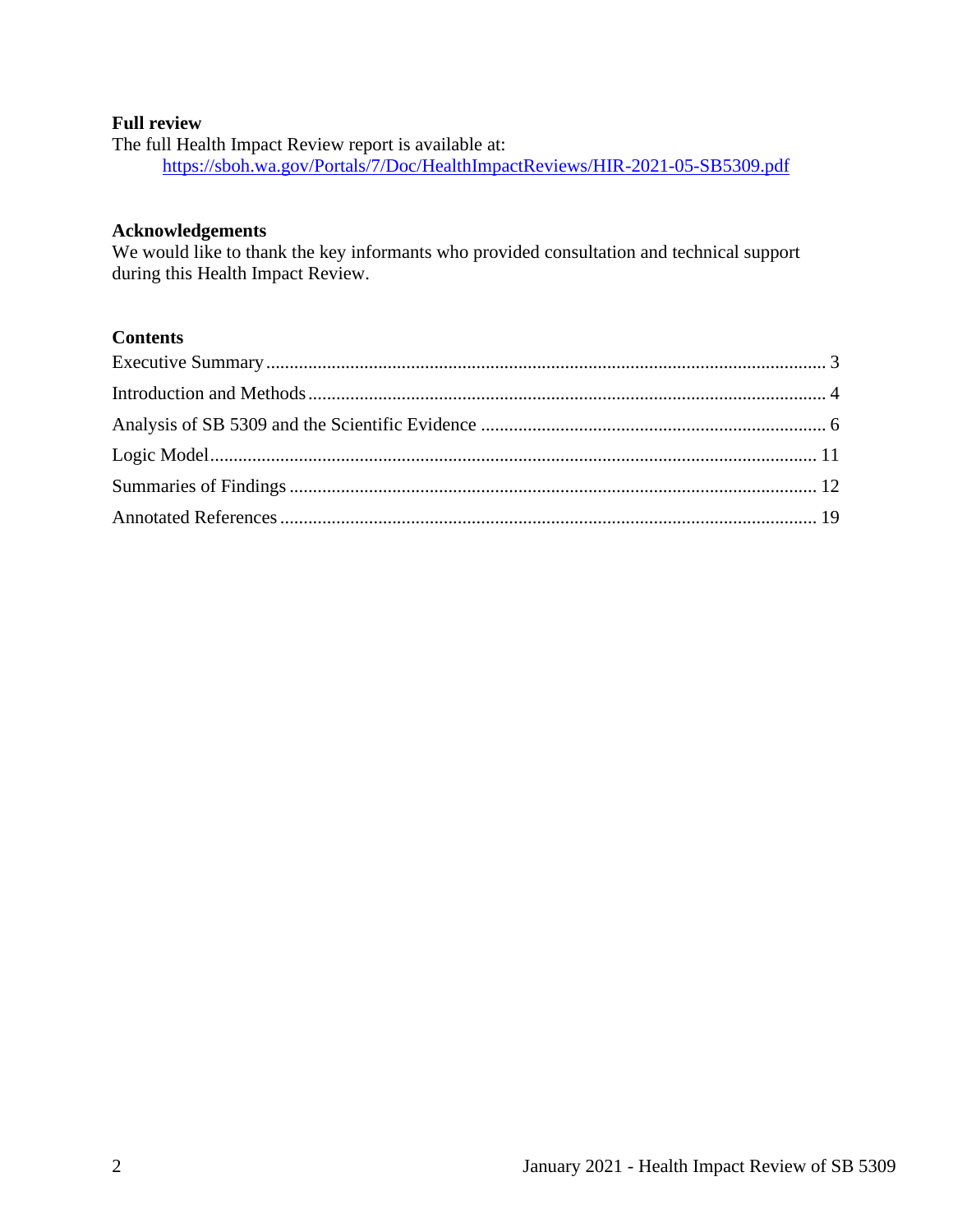# **Executive Summary SB 5309, Providing a sales and use tax exemption for adult and baby diapers (2021 Legislative Session)**

**Evidence indicates that SB 5309 would likely increase affordability of, access to, and use of diapers and incontinence products, which would likely improve health outcomes and decrease health inequities by socioeconomic status for infants, children, and adults who require incontinence products as well as parents and caregivers.**

### **BILL INFORMATION**

**Sponsors:** Rivers, Brown, Das, Fortunato, Hasegawa, Keiser, Lovelett, Mullet, Robinson, Wilson, C., Wilson, L.

### **Summary of Bill:**

- Establishes that the retail sales tax  $(RCW 82.08.020)$  does not apply to the sales of diapers.<sup>A</sup>
- Establishes that provisions of Washington's use tax [\(Chapter 82.12 RCW\)](https://app.leg.wa.gov/RCW/default.aspx?cite=82.12) do not apply to diapers.
- Exempts this act from the provisions of RCWs  $82.32.805$  (Tax preferences—Expiration dates) and  $82.32.808$  (Tax preferences—Performance statement requirement).

# **HEALTH IMPACT REVIEW**

#### **Summary of Findings:**

This Health Impact Review found the following evidence for relevant provisions in SB 5309:

- **Informed assumption** that exempting diapers from Washington's sales and use taxes would increase affordability of diapers and incontinence products. This assumption is based on information from California, the Washington State sales and use tax rates, national cost savings estimates, and information from key informants.
- **Informed assumption** that increasing affordability of diapers and incontinence products would result in increased access to and use of diapers for infants and children and incontinence products for adults, particularly among families with lower-incomes. This assumption is based on cost savings and evidence from a study of families receiving assistance from a community-based diaper bank.
- **Strong evidence** that increasing access to and use of diapers for infants and children and incontinence products for adults would result in improved health outcomes for infants, children, and adults who require incontinence products as well as parents and caregivers.
- **Strong evidence** that improving health outcomes for infants, children, and adults who require incontinence products as well as parents and caregivers would likely decrease health inequities by socioeconomic status.

<sup>A</sup> This review recognizes that the term "diaper" is not the preferred language for individuals with incontinence. To align with preferred language, unless otherwise noted, this analysis will use the term "diaper" specifically in reference to products used for children ages 0 through 3 years of age and the phrase "incontinence products" to refer to all eligible products used by adults (briefs, diapers, pull-up pants, liners, etc.).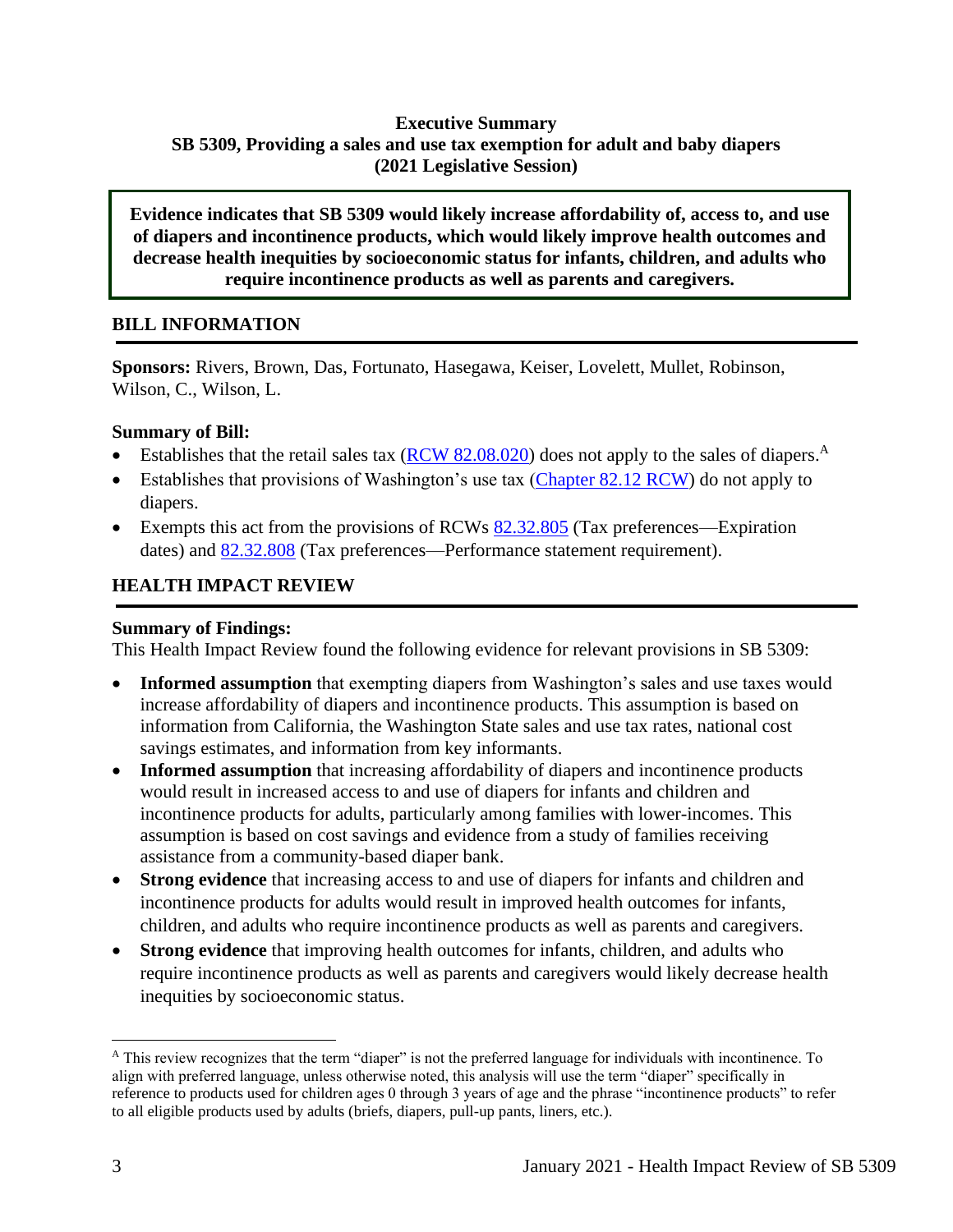#### **Introduction and Methods**

<span id="page-3-0"></span>A Health Impact Review is an analysis of how a proposed legislative or budgetary change will likely impact health and health disparities in Washington State [\(RCW 43.20.285\)](http://apps.leg.wa.gov/rcw/default.aspx?cite=43.20.285). For the purpose of this review 'health disparities' have been defined as differences in disease, death, and other adverse health conditions that exist between populations [\(RCW 43.20.270\)](http://apps.leg.wa.gov/rcw/default.aspx?cite=43.20.270). Differences in health conditions are not intrinsic to a population; rather, inequities are related to social determinants (e.g., access to healthcare, economic stability, racism). This document provides summaries of the evidence analyzed by State Board of Health staff during the Health Impact Review of Senate Bill 5309 [\(SB 5309\)](https://app.leg.wa.gov/billsummary?BillNumber=5309&Year=2021&Initiative=false).

Staff analyzed the content of SB 5309 and created a logic model depicting possible pathways leading from the provisions of the bill to health outcomes. We consulted with experts and contacted key informants about the provisions and potential impacts of the bill. We conducted an objective review of published literature for each pathway using databases including PubMed, Google Scholar, and University of Washington Libraries. More information about key informants and detailed methods are available upon request.

The following pages provide a detailed analysis of the bill, including the logic model, summaries of evidence, and annotated references. The logic model is presented both in text and through a flowchart (Figure 1). The logic model includes information on the strength-of-evidence for each pathway. The strength-of-evidence has been defined using the following criteria:

- **Very strong evidence:** There is a very large body of robust, published evidence and some qualitative primary research with all or almost all evidence supporting the association. There is consensus between all data sources and types, indicating that the premise is well accepted by the scientific community.
- **Strong evidence:** There is a large body of published evidence and some qualitative primary research with the majority of evidence supporting the association, though some sources may have less robust study design or execution. There is consensus between data sources and types.
- A fair amount of evidence: There is some published evidence and some qualitative primary research with the majority of evidence supporting the association. The body of evidence may include sources with less robust design and execution and there may be some level of disagreement between data sources and types.
- **Expert opinion:** There is limited or no published evidence; however, rigorous qualitative primary research is available supporting the association, with an attempt to include viewpoints from multiple types of informants. There is consensus among the majority of informants.
- **Informed assumption:** There is limited or no published evidence; however, some qualitative primary research is available. Rigorous qualitative primary research was not possible due to time or other constraints. There is consensus among the majority of informants.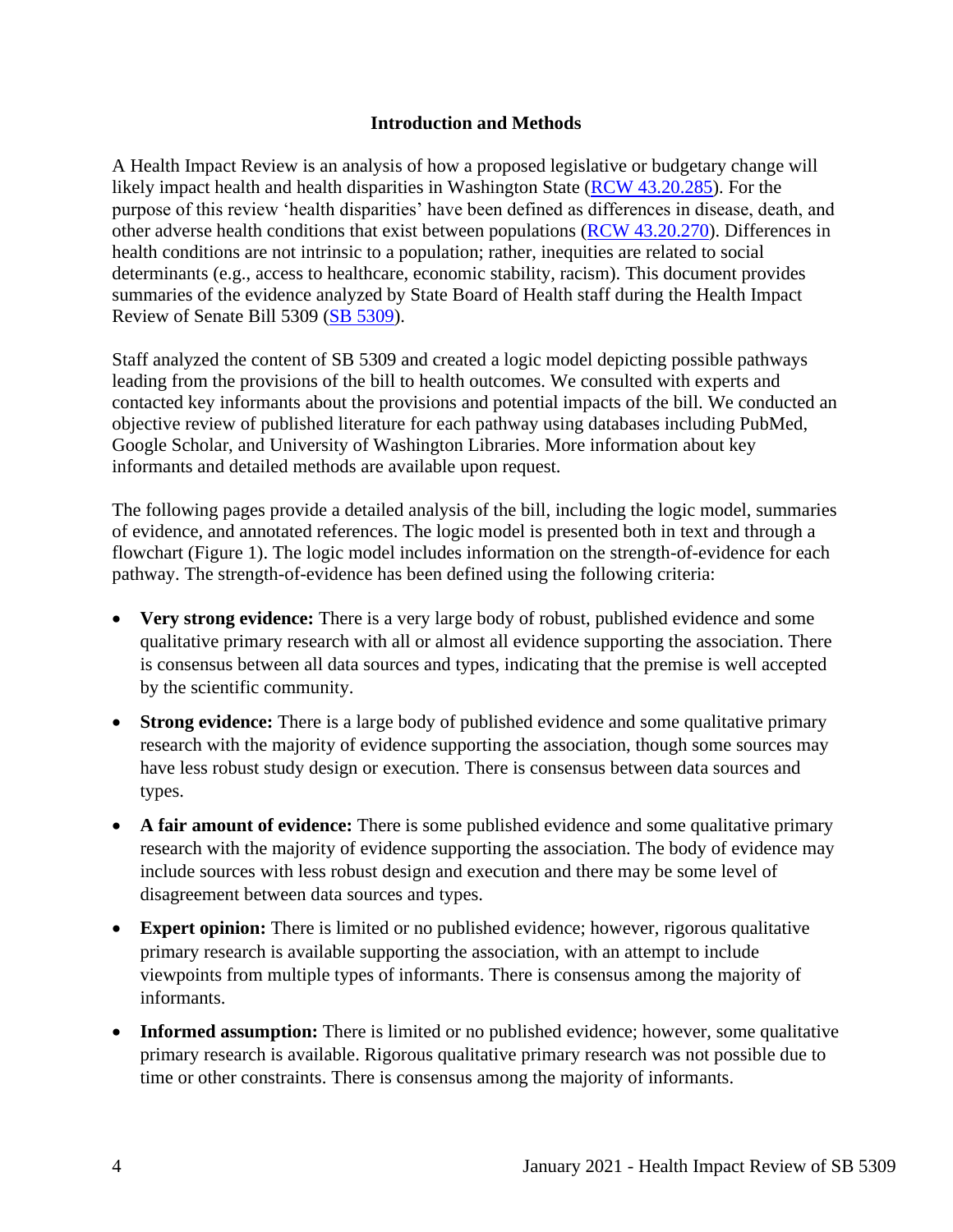- **No association:** There is some published evidence and some qualitative primary research with the majority of evidence supporting no association or no relationship. The body of evidence may include sources with less robust design and execution and there may be some level of disagreement between data sources and types.
- **Not well researched:** There is limited or no published evidence and limited or no qualitative primary research and the body of evidence has inconsistent or mixed findings, with some supporting the association, some disagreeing, and some finding no connection. There is a lack of consensus between data sources and types.
- **Unclear:** There is a lack of consensus between data sources and types, and the directionality of the association is ambiguous due to potential unintended consequences or other variables.

This review was subject to time constraints, which influenced the scope of work for this review. The annotated references are only a representation of the evidence and provide examples of current research. In some cases only a few review articles or meta-analyses are referenced. One article may cite or provide analysis of dozens of other articles. Therefore, the number of references included in the bibliography does not necessarily reflect the strength-of-evidence. In addition, some articles provide evidence for more than one research question, so are referenced multiple times.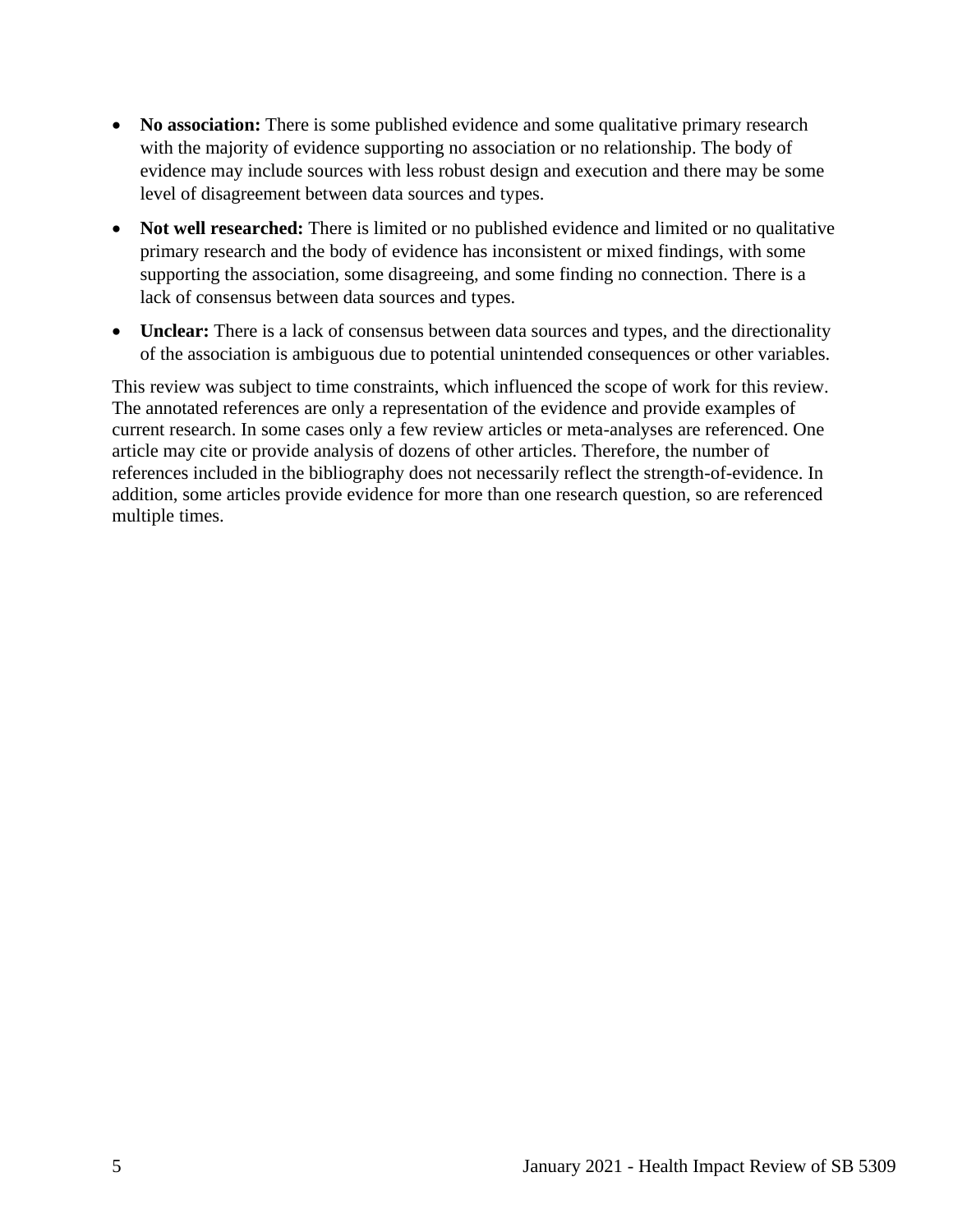### **Analysis of SB 5309 and the Scientific Evidence**

### <span id="page-5-0"></span>**Summary of relevant background information**

- States commonly impose a personal income tax, corporate income tax, sales tax, and real property tax to raise revenue to finance public services.<sup>1</sup>
- Washington State does not have a personal or corporate income tax.<sup>2</sup>
- According to the U.S. Department of Treasury, state sales taxes impact individuals differently depending on their income "because the people with smaller incomes pay a larger percentage of their money into the sales tax system than people with higher incomes."<sup>1</sup> For example, a 2018 report from the Institute of Taxation and Economic Policy found that Washingtonians with incomes in the lowest 20% (less than \$24,000 annually) pay 13.3% of their family income in sales and excise taxes compared to those with incomes in the top 20% (more than \$116,300 annually) that pay less than 4.7% of their family income.<sup>3</sup> The Institute also calculates a Tax Inequality Index "which measures the impact of each state's tax system on income inequality."<sup>3</sup> According to their measures, "Washington has the most unfair state and local tax system in the country. Incomes are more unequal in Washington after state and local taxes are collected than before."<sup>3</sup> One reason for this inequity is due to Washington's comparatively high combined state and local sales tax rate.<sup>3</sup>
- Washington State sales taxes are imposed on retail sales of most articles of tangible personal property, including diapers.<sup>4</sup> A retail sale is a sale to the final consumer or end user of the property.<sup>2</sup> Washington State's sales and use tax rate is  $6.5\%$ .<sup>4</sup> Most cities and all counties in Washington State also levy a sales and use tax, and rates vary from 0.5% to 3.9%.<sup>4</sup> Therefore, individuals may pay between 7% and 10.4% in sales and use taxes on diapers.
- State retail tax exemptions are often made for food, clothing, medicine, newspaper, and utilities.<sup>1</sup> Washington State currently has retail sales and use tax exemptions (RCW) [82.08\)](https://app.leg.wa.gov/RCW/default.aspx?cite=82.08) for a number of products, including some farm products, producer goods, interstate sales, public activities, food and food ingredients, health-related purchases, and deferrals and credits.<sup>2</sup> Examples of health-related purchase exemptions include prescription drugs [\(RCW 82.08.0281\)](https://apps.leg.wa.gov/rcw/default.aspx?cite=82.08.0281) and certain medical items [\(RCW 82.08.0283\)](https://app.leg.wa.gov/RCW/default.aspx?cite=82.08.0283), including prosthetic devices and oxygen.
- Washington State Health Care Authority's (HCA) Apple Health (Medicaid) program does not cover diapers for infants and children under age 3 years (HCA, personal communication, January 2021).
- Medicare does not pay for incontinence products (Washington State Department of Social and Health Services [DSHS], personal communication, January 2021).
- Apple Health covers<sup>B</sup> disposable incontinence products (e.g., diapers, pull-up pants and briefs, liners, shields, guards, pads, and undergarments) and rented reusable diapers and briefs for those ages 3 years and older as nondurable medical supplies and equipment provided products are deemed medically necessary, are used alone (i.e., not in combination with another product), and meet required specifications.<sup>5</sup> Incontinence supplies represent the highest expenditure for medical equipment covered under the

B HCA pays for disposable incontinence products in all settings except for nursing homes where costs are part of the daily rate (HCA, personal communication, January 2021).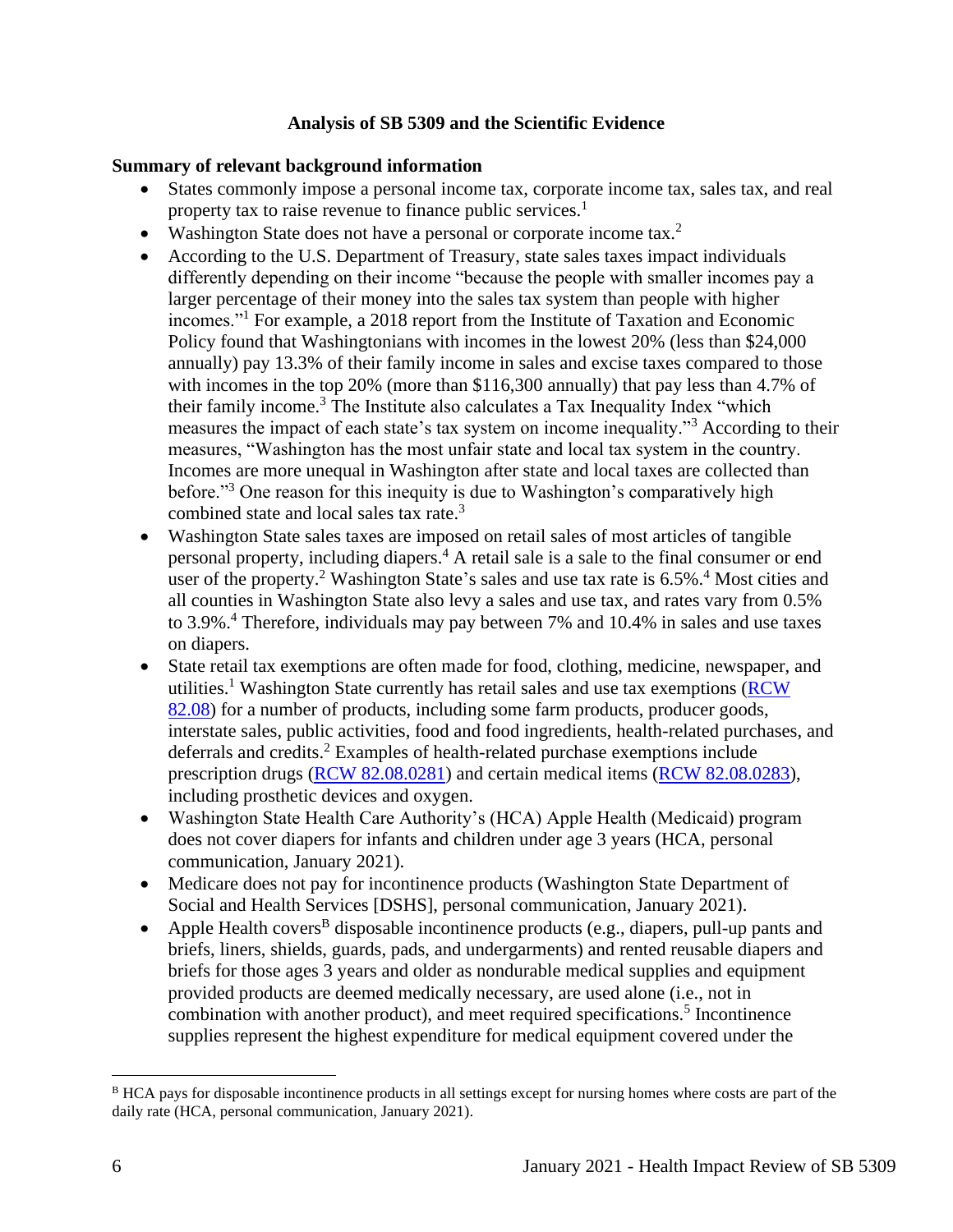Durable Medical Equipment (DME) program (HCA, personal communication, January 2021).

- o According to Washington State health insurance regulations, the term "medically necessary" means a "requested service which is reasonably calculated to prevent, diagnose, correct, cure, alleviate or prevent worsening of conditions in the client that endanger life, or cause suffering or pain, or result in an illness or infirmity, or threaten to cause or aggravate a handicap, or cause physical deformity or malfunction. There is no other equally effective, more conservative or substantially less costly course of treatment available or suitable for the client requesting the service" [\(WAC 182-500-0070\)](https://apps.leg.wa.gov/wac/default.aspx?cite=182-500-0070).
- HCA limits the amount, frequency, or duration of certain covered medical equipment, and related supplies, and reimburses up to the stated limit without requiring prior authorization (i.e., quantities enough for a 30-day supply for one client).<sup>5</sup> Billing claims (submitted by vendors, and not clients) must be for a single date of service with at least 30 days in between claims (DSHS, personal communication, January 2021). Incontinence products are limited as follows:
	- o Purchased disposable diapers (any size) are limited to 200 per month for clients age 3 years and older.<sup>5</sup> Reusable cloth diapers (any size) are limited to 36 per year if purchased or 200 per month if rented.<sup>5</sup>
	- o Disposable briefs and pull up pants (any size) are limited to 200 per month for a child age 3 through 20 years or 150 per month for an adult age 21 years and older.<sup>5</sup> Reusable briefs, washable protective underwear, or pull-up pants (any size) are limited to 4 per year if purchased or 150 per month if rented.<sup>5</sup>
	- o Disposable pant liners, shields, guards, pads, and undergarments are limited to 200 per month.<sup>5</sup>
- Benefits from federal assistance programs (e.g., Special Supplemental Nutrition Program for Women, Infants, and Children [WIC]; Supplemental Nutrition Assistance Program [SNAP]) exist to provide a safety net for families experiencing food insecurity.<sup>6</sup> These benefits cannot be applied to nonfood essentials such as diapers.<sup>6</sup>
- A Flexible Spending Arrangement, commonly referred to as a Flexible Spending Account  $(FSA)$ , allows employees to be reimbursed for medical expenses.<sup>7</sup> FSAs are usually funded through voluntary salary reduction agreements with an individual's employer.<sup>7</sup> Employee contributions to an FSA are exempt from employment and federal income taxes.<sup>7</sup> Diapers are generally ineligible unless they are used to alleviate the effects of a particular disease or medical condition, in which a Letter of Medical Necessity from a doctor must be submitted to the FSA administrator for reimbursement.<sup>8</sup>
- Diaper need is defined as an inadequate supply of diapers to change a child as often as needed<sup>9</sup> to keep children clean, dry, and healthy.<sup>6</sup> Diaper need is considered a form of maternal (i.e., parental and caregiver) hardship.<sup>9</sup>
- As of January 1, 2020, 36 states charged sales tax on diapers. Nine states exempt diapers from taxation and five states do not have a sales tax.<sup>10</sup> Fifteen states have sales tax holiday(s) when diapers are exempt.<sup>10</sup> Two states exempt adult incontinence products only. $10$

# **Summary of SB 5309**

• Establishes that the retail sales tax  $(RCW 82.08.020)$  does not apply to the sales of diapers.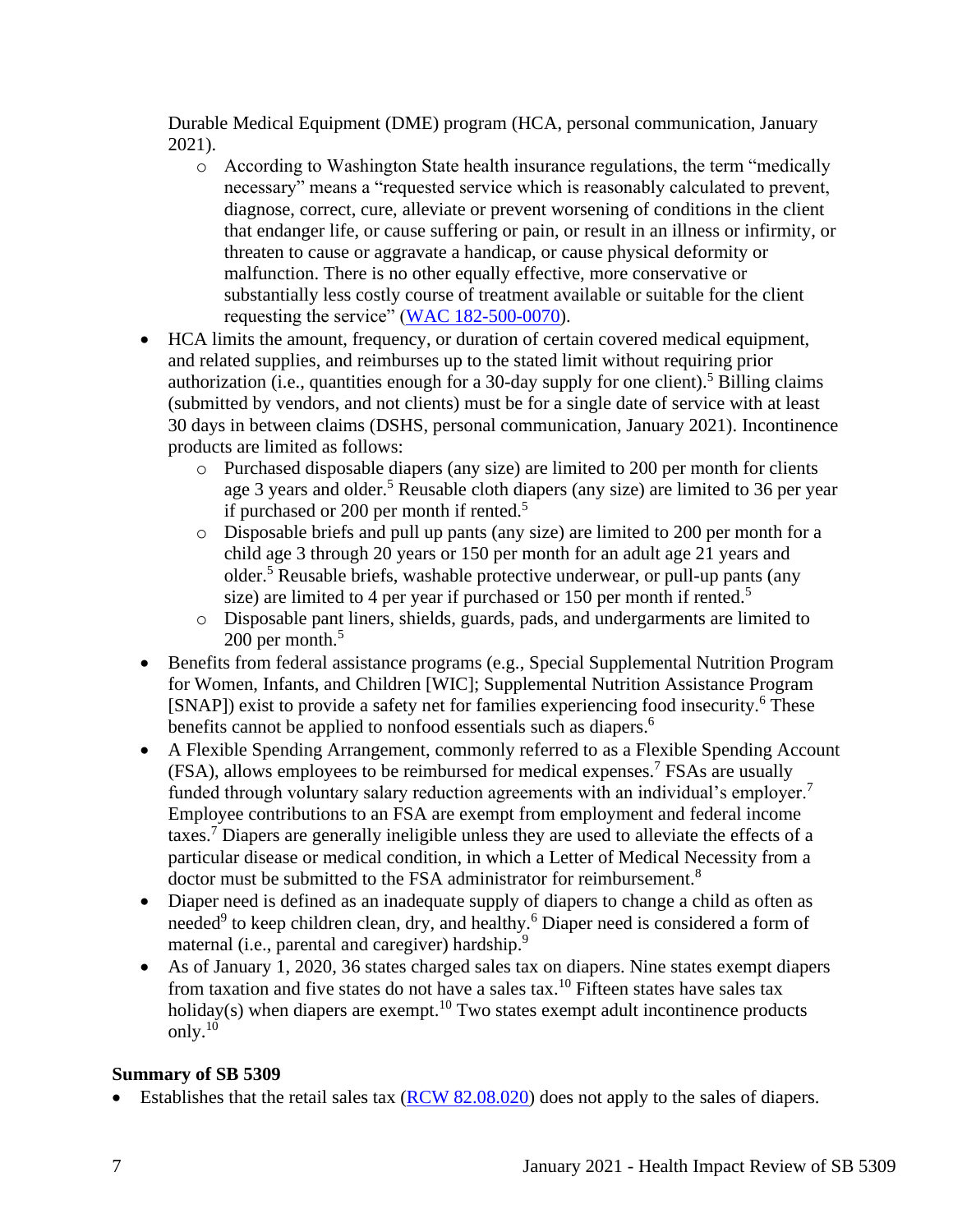- o Defines "diaper" to mean "an absorbent incontinence product that is washable or disposable and is worn by a person, regardless of age or sex, who cannot control bladder or bowel movements."
- Establishes that provisions of Washington's use tax [\(Chapter 82.12 RCW\)](https://app.leg.wa.gov/RCW/default.aspx?cite=82.12) do not apply to diapers (as defined in the act).
- Exempts this act from the provisions of RCWs [82.32.805](https://app.leg.wa.gov/RCW/default.aspx?cite=82.32.805) (Tax preferences—Expiration dates) and [82.32.808](https://app.leg.wa.gov/RCW/default.aspx?cite=82.32.808) (Tax preferences—Performance statement requirement).

### **Health impact of SB 5068**

Evidence indicates that SB 5309 would likely increase affordability of, access to, and use of diapers, which would likely improve health outcomes and decrease health inequities by socioeconomic status for infants, children, and adults who require incontinence products as well as their parents and caregivers.

### **Pathway to health impacts**

The potential pathway leading from the provisions of SB 5309 to decreased health inequities are depicted in Figure 1. This HIR makes the informed assumption that exempting diapers and incontinence products from Washington's sales and use taxes would increase affordability of diapers and incontinence products. This assumption is based on information from an analysis of a similar legislative proposal in California, the Washington State sales and use tax rates, and national cost savings estimates. This HIR makes the informed assumption that increasing affordability of diapers and incontinence products would result in increased access to and use of diapers for infants and children and incontinence products for adults who require them, particularly among families with lower-incomes. This assumption is based on cost savings and evidence from a study of families receiving assistance from a community-based diaper bank. There is strong evidence that increasing access to and use of diapers for infants and children and incontinence products for those who require them would result in improved health outcomes for infants and children,  $11-14$  adults with incontinence,  $15,16$  and parents and caregivers.  $9,17-19$  There is strong evidence that improving health outcomes for infants, children, and adults who use incontinence products and parents and caregivers would likely decrease health inequities by socioeconomic status.13,14,19-25

### **Scope**

Due to time limitations, we only researched the most direct connections between the provisions of the bill and decreased health inequities and did not explore the evidence for all possible pathways. For example, we did not evaluate potential impacts related to:

- Increasing sales and use tax rates as a result of an additional tax exemption. For example, recent research has found that for each additional sales tax exemption, the rate of sales taxes typically increase by  $0.10$  to  $0.25$  percentage points.<sup>26</sup>
- Cost-savings from the tax exemption and potential impact of additional expendable income for other expenses. Though cost savings as a result of this tax exemption may be relatively small, savings may help with the cost of other necessities. One WIC Coordinator in Washington noted, "diapers are a huge cost for families with limited resources and is especially burdensome on families with several small children, who may be paying hundreds of dollars a month just to meet the most basic need of sanitation. […] Any bit of relief from this would be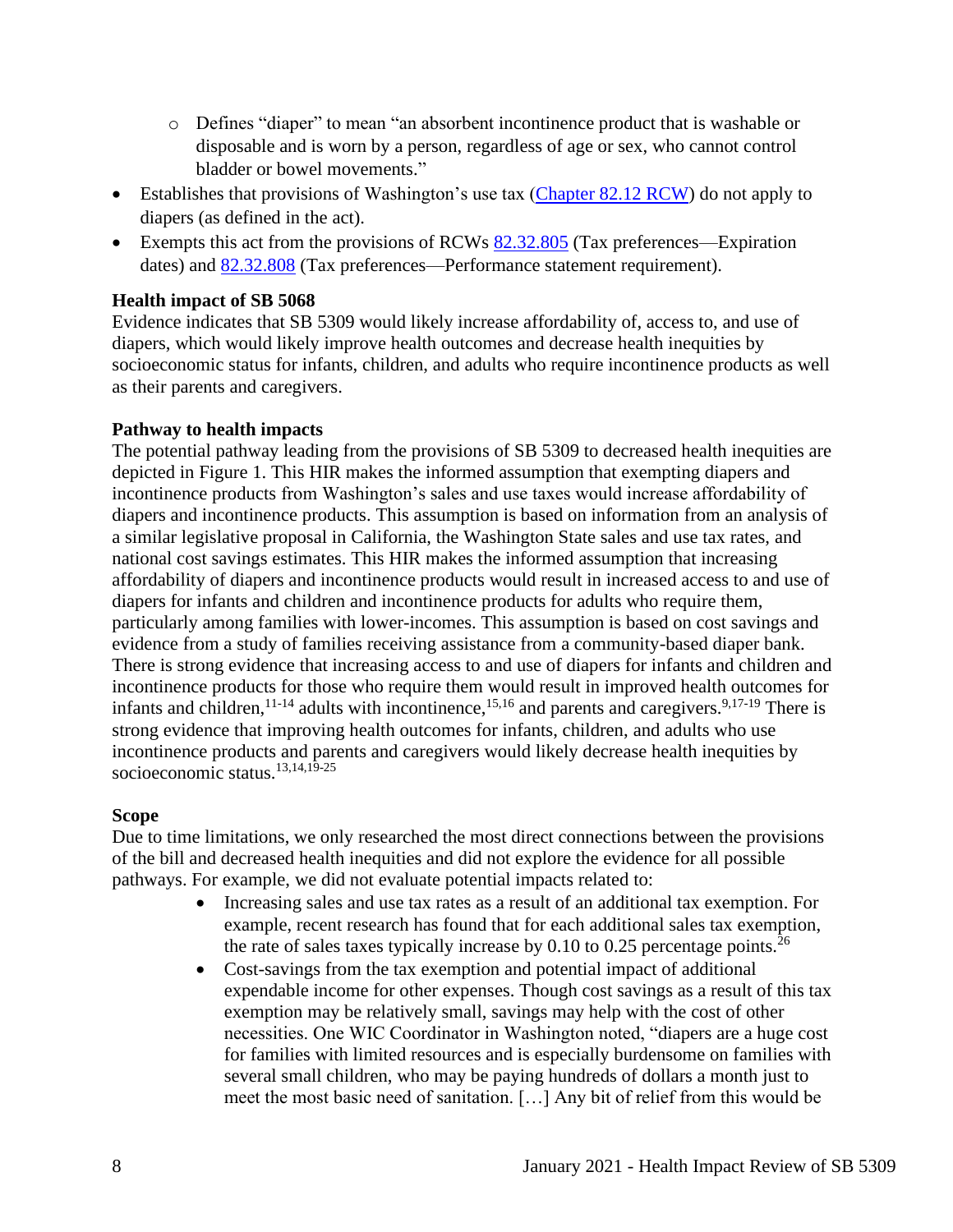welcome from families and allow them to utilize their resources more efficiently" (Washington State Department of Health [DOH], personal communication, February 2020).

• The cost-benefits of the sales and use tax exemption. Specifically, we did not evaluate how the loss of these tax revenue dollars may affect funding for other services. However, key informants noted that this bill would eliminate sales and use taxes paid by individual Washingtonians as well as state-funded purchases (e.g., through Apple Health). Depending on how these tax revenues are currently allocated, it may negatively impact other important services.

### **Magnitude of impact**

As of November 2018, Washington was home to an estimated 274,550 children younger than 3 years of age.<sup>27</sup> In 2018, approximately 16% lived in families earning less than 100% of the Federal Poverty Level (FPL)<sup>3,28</sup> and 15% lived in families earning 100% to 200% of the FPL.<sup>27</sup>

A study examining diaper need among low-income U.S. children in 2016 found that 131,783 children in Washington were younger than 4 years of age and living at or below 200% of the federal poverty level (FPL).<sup>6</sup> Of those, 6,924 children were served monthly by the National Diaper Bank Network (NDBN), a network of diaper banks in the U.S. that provide a supplemental supply of diapers to families.<sup>6</sup> Data indicate the NDBN met 5% of the diaper need in Washington State in 2016.<sup>6</sup> There are currently seven diaper banks operating in Washington (WestSide Baby, public testimony, House Finance Committee hearing on HB 2480, January 30, 2020).

A 2017 survey of King County families with children aged 6 months through  $5<sup>th</sup>$  grade examined whether or not families have struggled to afford basic needs since the child was born. The study found that "23% of King County children [ages 0-5 years] lived in families that had found it difficult to afford diapers or formula as least some of the time since the child was born."<sup>25</sup> Similar data were not available for other regions in the state.

The World Health Organization's Integrated care for older people (ICOPE) guidelines cite population-based studies that report urinary incontinence prevalence ranges from 9.9% to 36.1% and that incontinence is twice as high in older women (i.e., 60 years and older) as it is among older men.<sup>29</sup> Specific to prevalence in the U.S., the Centers for Disease Control and Prevention (CDC) reports "the lack of standardized operational definitions [e.g., severity and frequency] for bladder and bowel incontinence makes it difficult to compare the prevalence."<sup>30</sup> Based on combined data from the 2001 to 2008 cycles of the U.S. National Health and Nutritional Examination Survey (NHANES), the age standardized prevalence of urinary incontinence (i.e., broadly defined and occurring within the preceding 12 months) among the noninstitutionalized U.S. adult population older than 20 years was  $51.1\%$  in women and 13.9% in men.<sup>31</sup> NHANES respondents are representative of the noninstitutionalized adult population, but findings are not generalizable to adults in other settings.<sup>31</sup> Prevalence of incontinence among adults age 65 years

<sup>&</sup>lt;sup>3</sup> Federal poverty level (FPL) is a measure of income issued every year by the U.S. Department of Health and Human Services (HHS). FPL incomes are based on family size. In 2019 FPL incomes were: \$12,490 for individuals; \$16,910 for a family of 2; \$21,330 for a family of 3; \$25,750 for a family of 4; and \$4,420 per each additional family member. FPL incomes were slightly lower for 2018.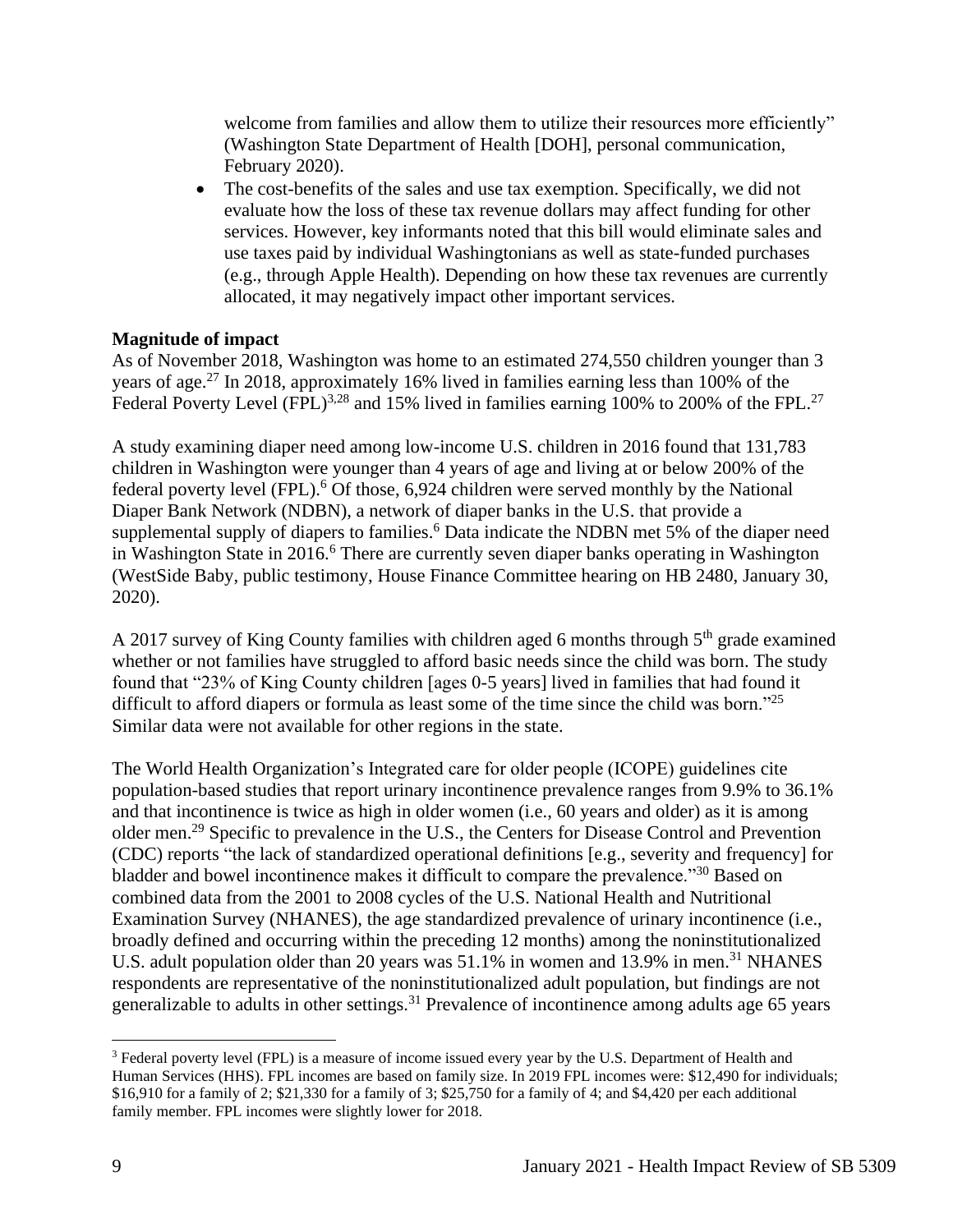and older varies widely by setting (i.e., noninstitutionalized persons, residential care facility residents, recipients of home health care, recipients of hospice care, among persons receiving home health and hospice care, and nursing home residents) and age (i.e., prevalence increases with age).<sup>30</sup> According to the Centers for Disease Control and Prevention (CDC), "little attention has been given to summarizing incontinence data across national data sources."<sup>30</sup>

As diapers are not covered by insurance and all children require diapers before being toilet trained, we can expect all Washington families with children under age 3 years to benefit from a sales and use tax exemption. We were unable to determine how many individuals in Washington currently use, or may benefit from using, incontinence products and pay out-of-pocket for these products and would therefore benefit from a sales and use tax exemption.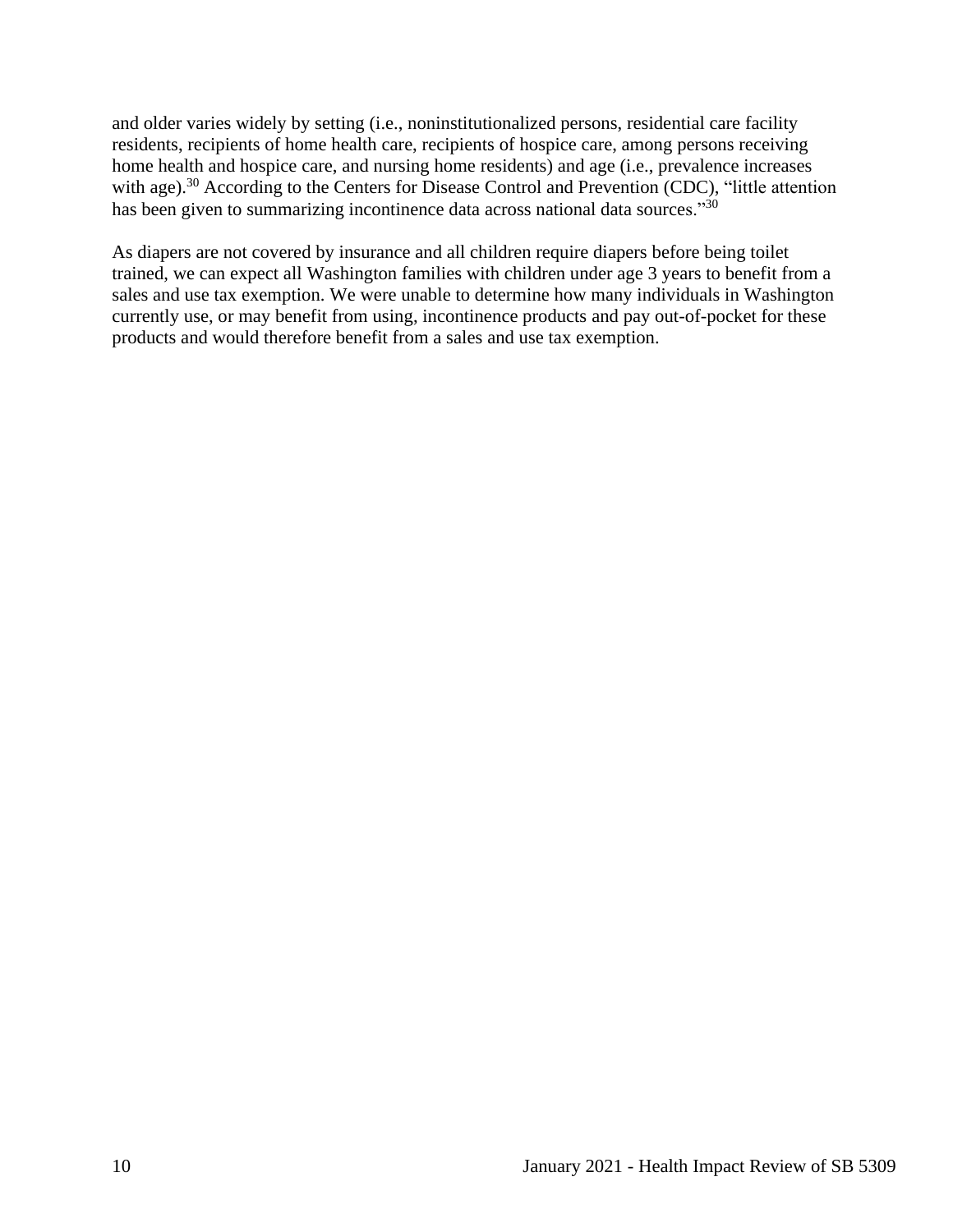### **Logic Model**



<span id="page-10-0"></span>

11 January 2021 - Health Impact Review of SB 5309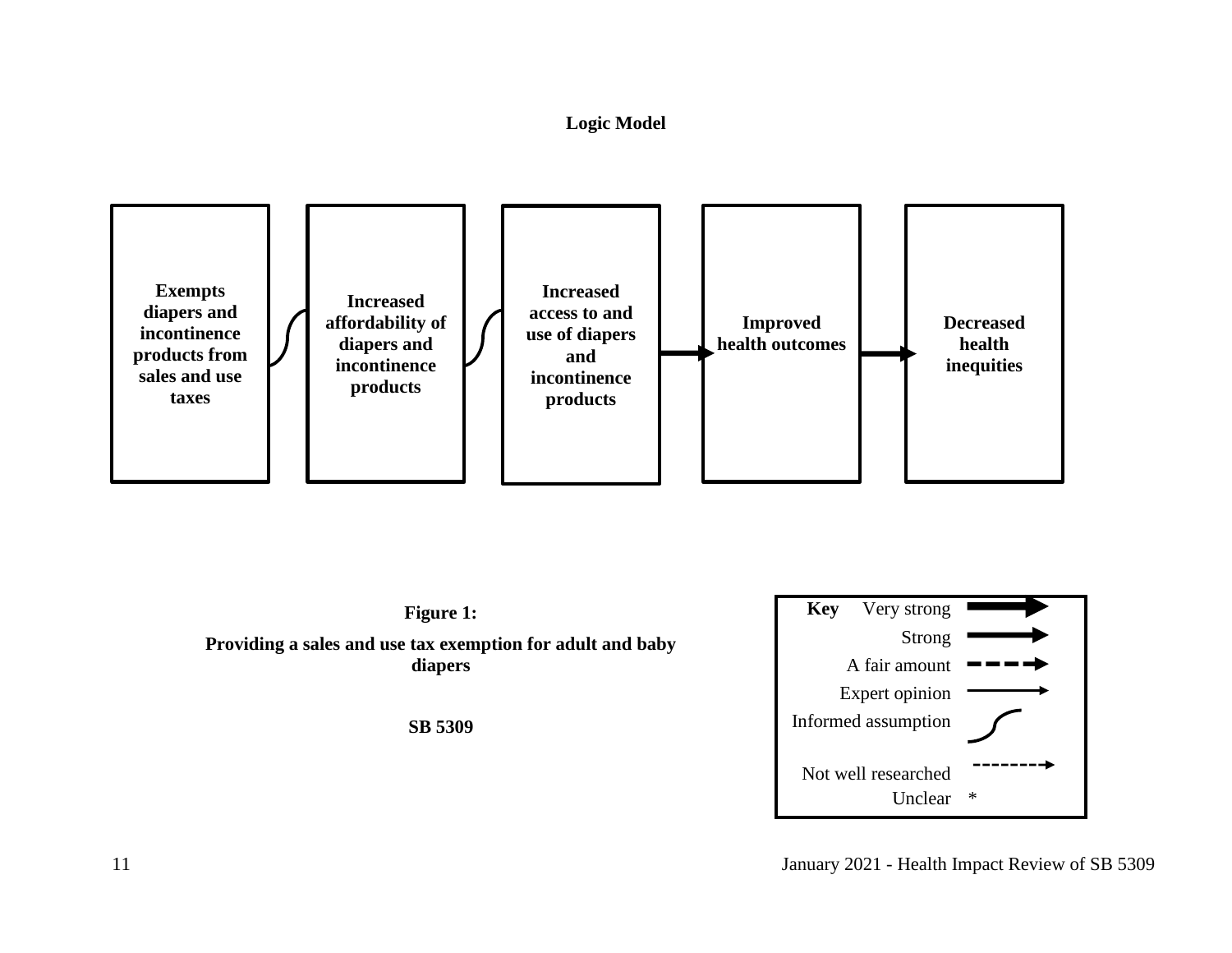### **Summaries of Findings**

### <span id="page-11-0"></span>**Will exempting diapers, including incontinence products, from Washington's sales and use taxes increase the affordability of diapers and incontinence products?**

We have made the informed assumption that exempting diapers and incontinence products from Washington's sales and use taxes would increase affordability of diapers and incontinence products. This assumption is based on a California analysis on similar legislation, Washington's sales and use tax rates, the Fiscal Note for SB 5301 (2019 Legislative Session), and cost savings estimates from the National Diaper Bank Network (NDBN).

Effective January 1, 2020, California implemented a new law [\(Senate Bill 92\)](https://leginfo.legislature.ca.gov/faces/billTextClient.xhtml?bill_id=201920200SB92) to exempt diapers for infants, toddlers, and children from the state's sales and use taxes.<sup>32</sup> The California Legislature's Legislative Analyst's Office (LAO) conducted an analysis of the proposal in 2019 and found that "parents throughout the income distribution would save some money while their children are very young."<sup>33</sup>

In Washington, those purchasing diapers and incontinence products would save between 7% and 10.4%, depending on their local jurisdictions' sales and use taxes, when purchasing these items. During the 2019 Legislative Session, the Washington State Department of Revenue (DOR) estimated that a similar legislative proposal [\(SB 5301\)](https://app.leg.wa.gov/billsummary?BillNumber=5301&Initiative=false&Year=2019) would have decreased state revenue from sales and use tax by approximately \$23.8 million during Fiscal Year (FY) 2020 (10 months of impacted collections) and \$29.9 million during FY 2021 (the first full year of impacted collections).<sup>34</sup> Additionally, the proposal would have decreased sales and use tax revenues collected by local governments (cities and counties) by an estimated \$10.3 million in FY 2020 and \$13.0 million in FY 2021. 34

Infants and children wearing diapers require an average  $6-12$  daily,<sup>14,17</sup> and the majority of infants and children use disposable diapers (estimated 95%).<sup>34</sup> Estimates for monthly disposable diaper costs per child range from \$46 to \$125 per month.<sup>14,17,19,21,35</sup> If purchased in smaller packages, diapers can cost substantially more than average.<sup>19</sup> Based on a diaper expense of \$936 per year (per child), the NDBN estimates eliminating a 7% or 11% tax rate would save a family \$66 or \$103 per year, respectively.<sup>10</sup>

For people with incontinence age 3 and older enrolled in Apple Health (Medicaid), they can receive a prescription from their provider for incontinence supplies. This prescription allows them to place an autoshipment directly to their home to receive a 30-day supply (i.e., for one client) of one type of incontinence product from a Durable Medical Equipment (DME) vendor. HCA limits incontinence products to: 200 disposable diapers (any size) per month for clients age 3 years and older; 200 disposable briefs and pull-up pants per month for a child age 3 through 20 years or 150 per month for an adult age 21 years and older; 200 disposable pant liners, shields, guards, pads, and undergarments per month; 36 reusable cloth diapers (any size) per year if purchased or 200 per month if rented; and 4 reusable briefs, washable protective underwear, or pull-up pants (any size) per year if purchased or 150 per month if rented.<sup>5</sup>

If an Apple Health enrollee needs (not simply wants) additional incontinence supplies, the vendor must request a Limitation Extension (LE) for Apple Health (DSHS, personal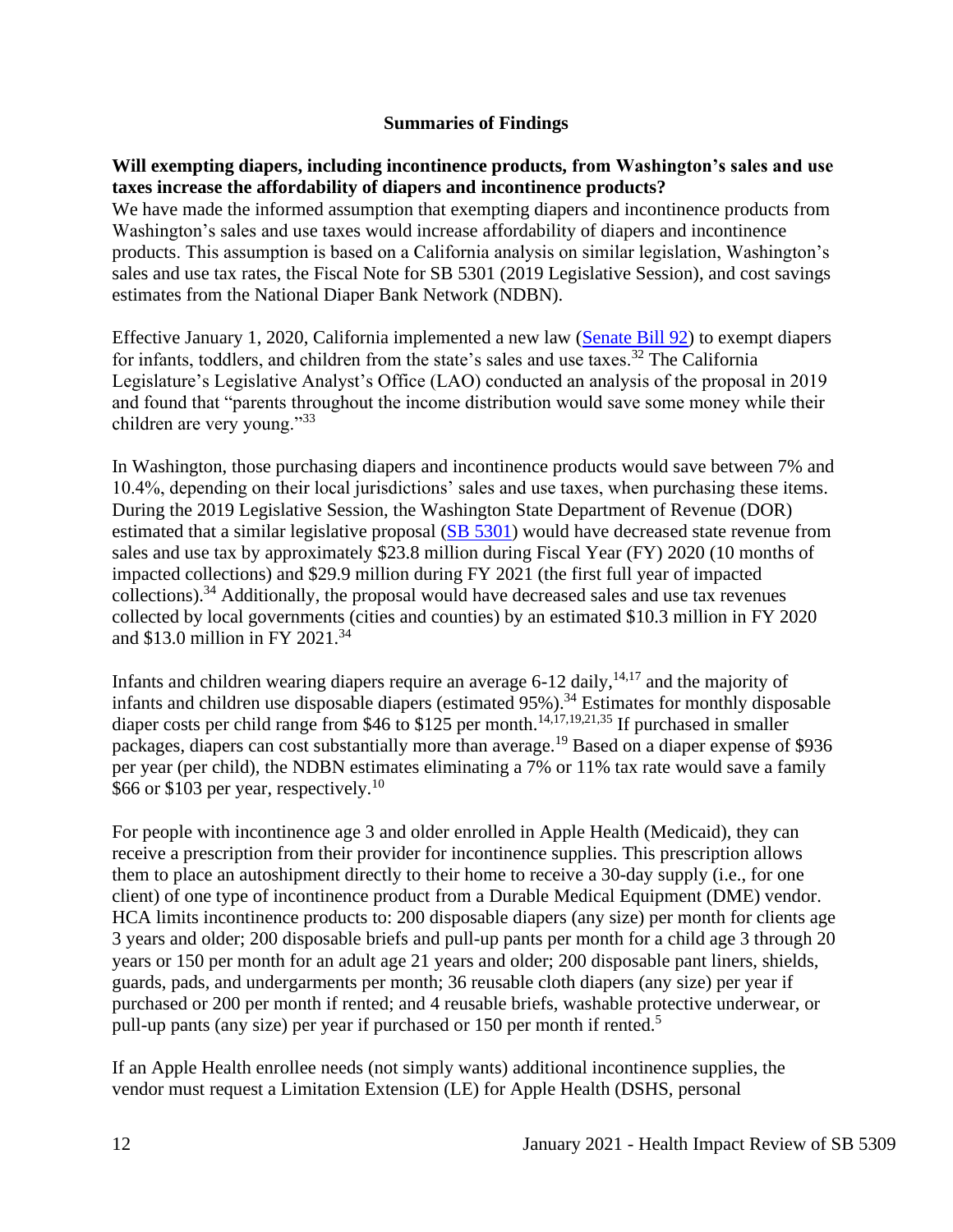communication, January 2021). An LE must be submitted and approved in order to exceed the stated limits.<sup>5</sup> If an LE is denied, DSHS clients can receive authorization for additional incontinence products when "necessary for the client's health and safety" (DSHS, personal communication, January 2021). However, this will typically be a short-term authorization as ongoing needs should be paid for by Apple Health (DSHS, personal communication, January 2021). Furthermore, covered products may not represent the highest quality product on the market (fit, comfort, absorbency, etc.) (personal communication, January 2021). Therefore, Apple Health clients, their families, and caregivers may still purchase incontinence products outof-pocket to supplement or fill their needs (DSHS, personal communication, January 2021).

Key informants also noted that not all income-eligible people enroll in Apple Health (DSHS, personal communication, January 2021). For example, some eligible people may choose not to partake in the program because of Washington State's estate recovery rules (personal communication, January 2021). By law (Chapters [41.05A](https://app.leg.wa.gov/RCW/default.aspx?cite=41.05A&full=true) and [43.20B](https://app.leg.wa.gov/RCW/default.aspx?cite=43.20B&full=true) RCW) an individual's estate is required to repay DSHS and HCA for costs of some medical services and long-term services and supports received during life. These rules include all property (e.g., houses, land) and other assets (e.g., bank accounts, stocks) a person owns or has legal interest in at the time of death that pass with or without a will. Medical and long-term services and support costs included in estate recovery include state-funded costs DSHS or HCA pays at any age, with some exceptions. In order to pass down family land or other assets, individuals may choose not to participate in programs and services that fall under estate recovery. These individuals or families may choose to pay out-of-pocket for incontinence products and other medical and long-term care services.

Depending on the severity of incontinence (e.g., moderate urinary incontinence to bowel incontinence) people who use incontinence products require an average of 2-6 items daily.<sup>36</sup> Depending on the size, quality, and quantity of product required, those with moderate urinary incontinence are estimated to spend an average of \$50-\$160 per month on incontinence products and those with full urinary incontinence may spend an average of \$115-\$240 per month on products.<sup>36</sup> Eliminating sales and use taxes would save a the person or family an estimated \$42 to \$317 per year, depending on the quality, quantity, and cost of the disposable incontinence product (\$50/month to \$240/month) and local sales and use tax rate (7% to 11%). Additionally, the average cost of reusable briefs, which can be used for urinary and/or bowel incontinence and be washed an average of 300 times, are approximately \$241 for 6 briefs or \$482 for 12.<sup>36</sup> Therefore, eliminating sales and use taxes would save customers between approximately \$16 and \$53 for 6 to 12 reusable briefs, respectively, per product life.

SB 5309 eliminates sales and use taxes on diapers and incontinence products, which would affect families across the income distribution who have very young children or someone who requires and pays out-of-pocket for some or all incontinence products. Therefore, we have made the informed assumption that exempting diapers, including adult incontinence products, from Washington's sales and use taxes would increase the affordability of these products.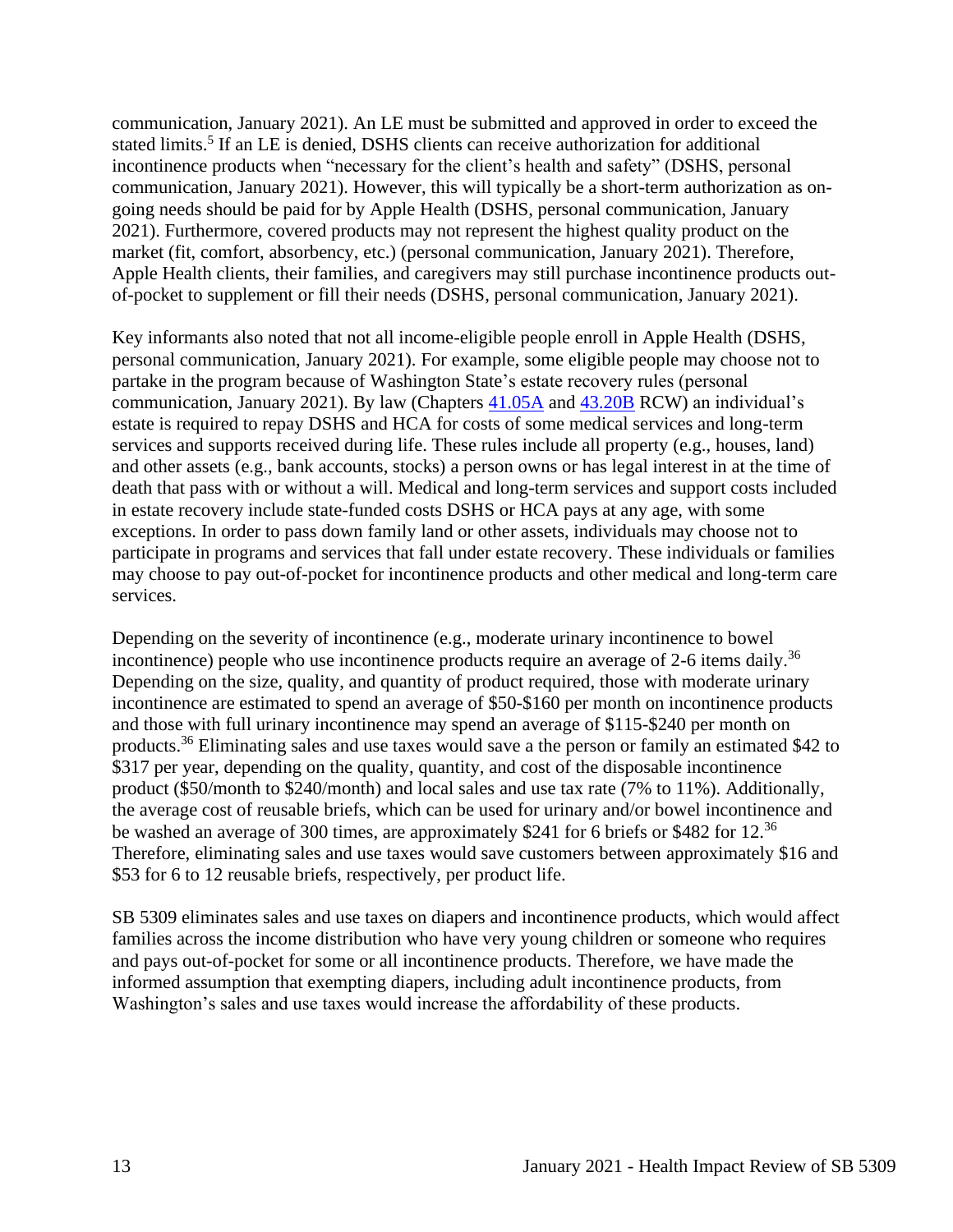#### **Will increasing affordability of diapers result in increased access to and use of diapers for infants and children and incontinence products for adults who require them?**

We have made the informed assumption that increasing affordability of diapers and incontinence products would result in increased access to and use of diapers for infants and children and incontinence products for adults who require them and pay out-of-pocket, particularly among families with lower-incomes. This assumption is based on demand for diapers and incontinence products, estimates of additional diapers or incontinence products that could be purchased with cost savings from a sales and use tax exemption, a study of families receiving assistance from a community-based diaper bank, and information shared by key informants.

Because diapers and incontinence products are essential to care for infants and children who are not toilet trained and for adults with incontinence, consumer demand for these products is highly inelastic (i.e., the quantity purchased is insensitive to a change in price). In other words, if the price of diapers decreases, the quantity of diapers parents and caregivers demand may increase only slightly (conversely, if prices increase, demand may decrease only slightly). This principle of inelastic demand holds true for incontinence products as well. Generally, parents, individuals, and caregivers will continue to buy the number of diapers or incontinence products necessary, as resources allow, to keep an infant, child, or adult dry, healthy, and comfortable. However, for families with limited resources who experience an inadequate supply of diapers (i.e., diaper need) or incontinence products, eliminating sales and use taxes on these purchases would increase access to the respective products by enabling them to purchase a greater supply for the same amount they already spend each month.

The NDBN estimates that, "by reducing the sales tax, families can buy 2 additional diapers for every percentage point reduction in the sales tax for the same money they would have used to by 200 diapers [estimated average monthly supply] with tax."<sup>10</sup> Using this estimate, Washington families would be able to buy between 14-20 additional diapers per month. Based on the average 6-12 diapers per day, this would provide between a 1 to 3 days' supply of diapers.

A Seattle-based diaper bank estimates that if diapers were exempt from sales tax in Washington, families would be able to purchase 36 additional diapers per month.<sup>21</sup> Based on average diaper use, this would amount to a 3 to 6 day supply. Additionally, a survey of families  $(N=150)$ receiving assistance from a community diaper bank in the southeastern U.S., found that more than 68% of participating families described the effect of a supplemental supply of diapers (an average of two to three days' supply) as helping "*a lot*".<sup>13</sup> Thirty percent of families indicated the supplemental diaper supply helped "a little".<sup>13</sup>

Although similar analyses of sales and use tax exemptions are not available for incontinence products, applying the same general approach provides estimates of additional items that could be purchased for the same amount people currently pay. Based on the estimated average sales and use tax savings calculated in the previous section (i.e., \$42 per year to \$317 per year), an additional 49-372 lower priced items (\$0.85 per item) could be purchased per year for the same amount that customers currently pay. With an average of 2-6 incontinence products used per day, savings could amount to an additional 1/2 to 15 days' supply per month. Alternatively, an additional 32-241 higher priced incontinence products (\$1.31 per item) could be purchased with the estimated sales and use tax savings, equivalent to an extra 1/3 to 10 days' supply per month.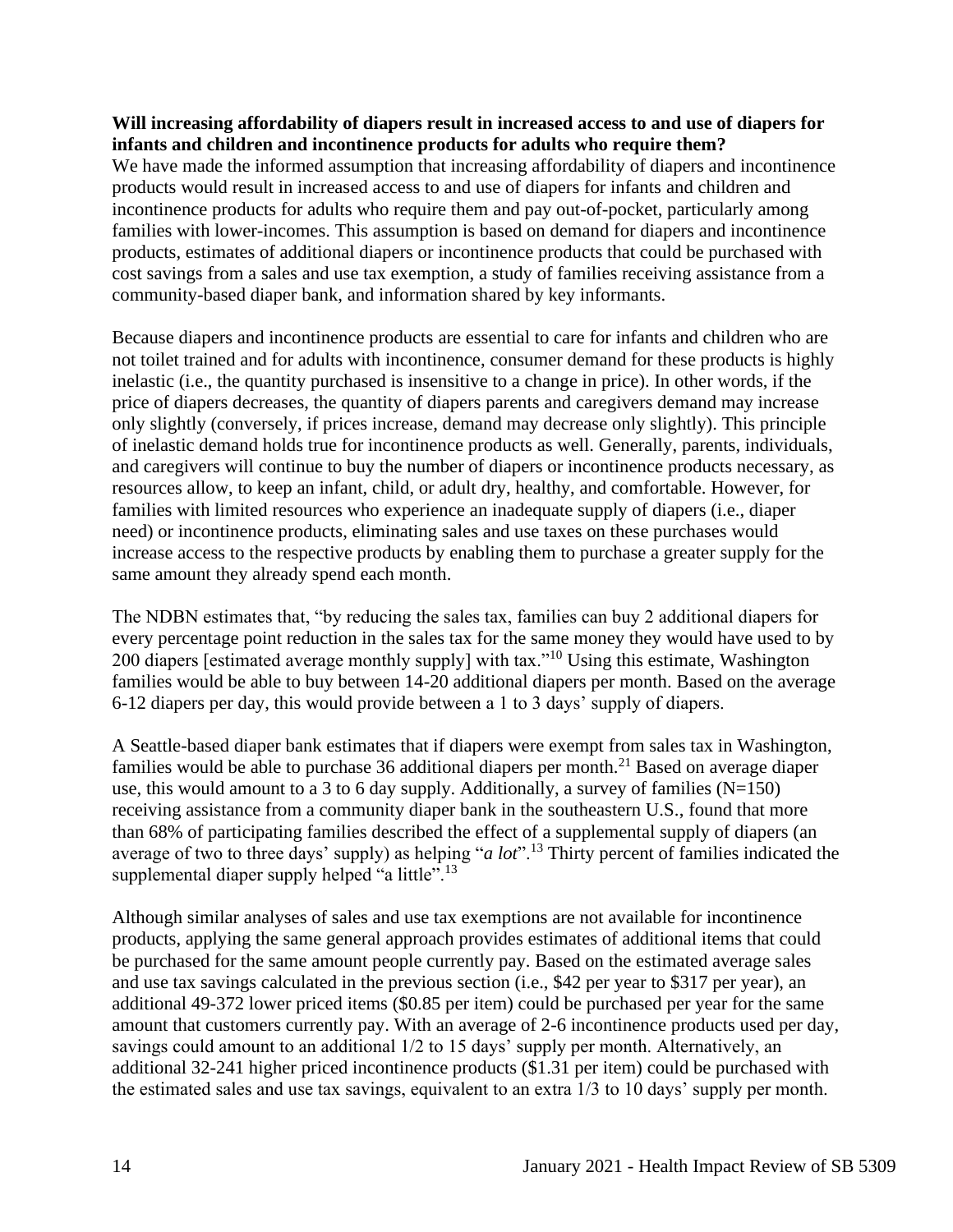Alternatively, savings could be used to purchase higher quality and/or preferred incontinence products.

Key informants who work with clients who require incontinence products and their family caregivers noted that any savings would be helpful for those paying out-of-pocket for all or some of their incontinence products (DSHS, personal communication, January 2021).

Therefore, because estimated cost savings could provide additional diapers and incontinence products, families experiencing diaper need report that a supplemental supply of diapers is beneficial (and cannot be met through other federal and state assistance programs), and key informants shared that any savings would be useful for those who use incontinence products, this HIR makes the informed assumption that increasing affordability of diapers and incontinence products would increase access to and use of diapers for infants and children and incontinence products for those who require them, particularly among families with low-incomes.

**Will increasing access to and use of diapers for infants and children and incontinence products for adults who require them result in improved health outcomes for infants, children, and adults who require incontinence products and their parents and caregivers?** There is strong evidence that increasing access to and use of diapers for infants and children and incontinence products for adults would result in improved health outcomes for infants, children, and adults who require incontinence products as well as parents and caregivers. Specifically, evidence indicates diaper need affects children's physical and socioemotional development, household finances, and parents' and caregivers' mental health.<sup>6,14</sup> Evidence also indicates that incontinence products "have a significant positive impact on the quality of life of individuals with incontinence by offering security, comfort, discretion and [odor] control."<sup>15</sup>

#### *Infants, children, and their parents and caregivers*

Diaper need "puts children at risk for experiencing the pain and discomfort that comes from wearing diapers longer than recommended, disposable diapers previously worn, diapers too small or large, or cloths or plastic bags in the absence of diapers."<sup>6,13</sup> Evidence indicates that wearing disposable diapers for extended periods between changes puts infants and children at increased risk of urinary tract infections<sup>11</sup> and dermatological problems (e.g., diaper dermatitis, commonly known as diaper rash).<sup>12</sup> For example, a study in England found a significant association between reduced diaper changes and both current and recurrent episodes of diaper dermatitis.<sup>12</sup> Authors noted, "Although diaper dermatitis rarely causes persisting problems, it can cause significant discomfort to infants and considerable parental anxiety." Meanwhile evidence indicates that maternal stress and depression are significant contributors to child development.<sup>17</sup>

A growing body of evidence suggests that material hardship, including lack of basic needs like diapers, influences parental stress and mental health concerns.<sup>9,19</sup> Evidence indicates stress associated with diaper rash and the experience of diaper need are associated with parental anxiety and elevated levels of maternal depressive symptoms.<sup>6</sup> For example, a cross-sectional study examining the association between diaper need and food insufficiency and maternal depressive symptoms found that "women who reported diaper need had a significantly higher [depression] score than women who did not report diaper need."<sup>9</sup> Evidence indicates the severity and persistence of depressive symptoms are both moderating factors that can affect the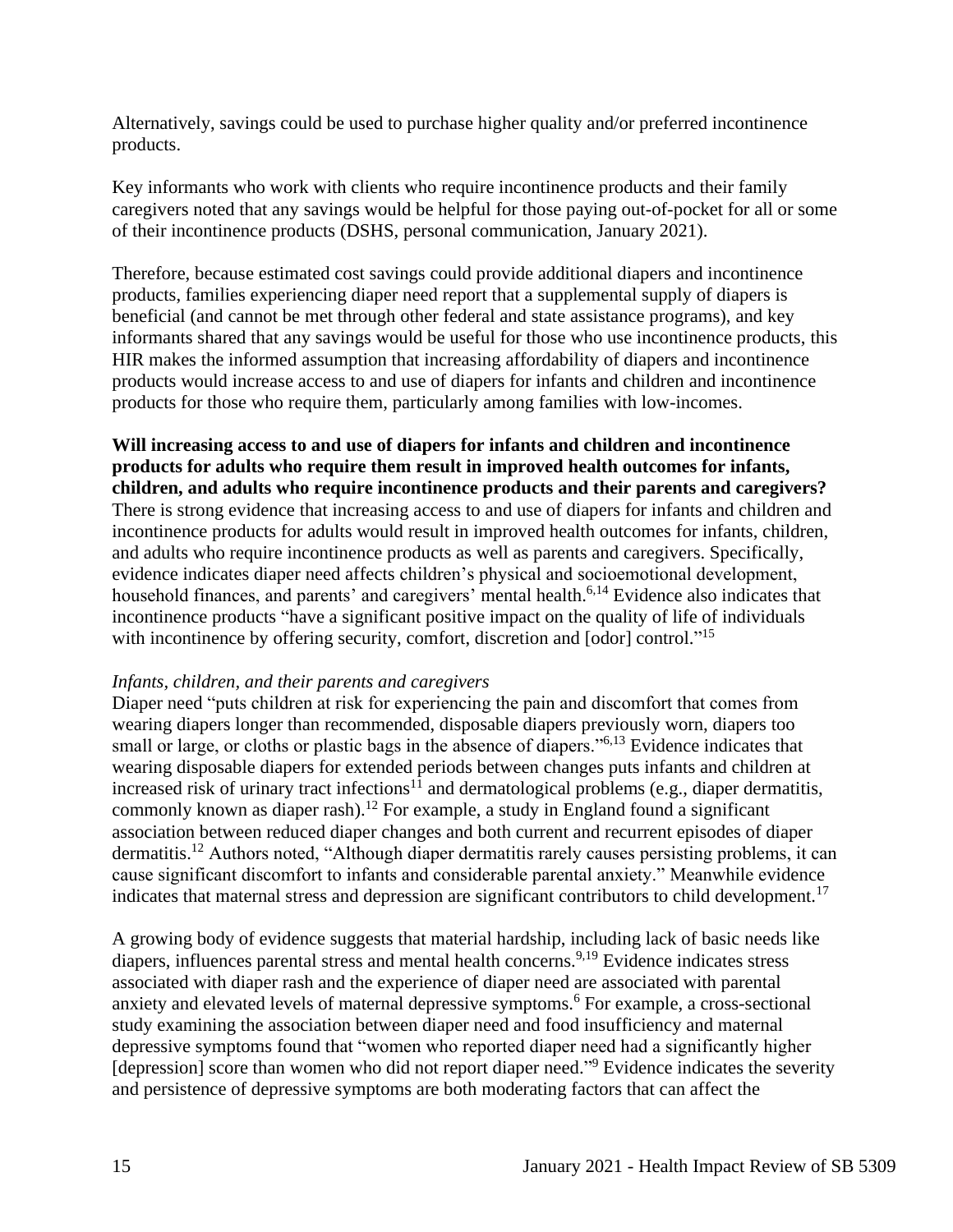association between maternal depression, maternal behavior, and child outcomes.<sup>18</sup> A systematic review identified 4 studies that demonstrated a significantly negative effect of maternal postpartum depression on infant-mother bonding and 11 studies that demonstrated a negative effect of maternal depression on mother-to-infant bonding.<sup>37</sup> For example, "women with depressive symptoms showed less closeness, warmth, and sensitivity and a significantly lower level of mutual attunement (with regard to emotional availability) and experienced more difficulties in their relationships with their child during the first year than women without depressive symptoms."<sup>37</sup>

#### *Adults with incontinence and their caregivers*

Bladder and bowel incontinence are conditions that can affect individuals across the life course but is highly prevalent in older adults  $(60 \text{ years and older})^{29}$  Both urinary and bowel incontinence can have serious implications for quality of life, caregiving, and service delivery.<sup>29</sup> Like diaper dermatitis, incontinence-associated dermatitis is an irritant contact dermatitis affecting incontinent persons wearing absorbent incontinence products.<sup>15</sup> Having an adequate supply of clean, dry incontinence products is important to preventing external factors (e.g., skin pH, friction, abrasion, irritants, bacteria) that cause incontinence-associated dermatitis and can contribute to other health outcomes including pressure ulcers and infections.<sup>15</sup> A systematic review including 70 published peer-reviewed articles found that urgency urinary incontinence was significantly associated with falls in older adults, depression, urinary tract infections, increased body mass index, diabetes and death.<sup>16</sup> The systematic review also found urgency urinary incontinence "has a marked negative impact on [health-related quality of life], with the severity of [urgency urinary incontinence] a predictor of [health-related quality of life]."<sup>16</sup> The literature and key informants also noted that incontinence products help enable users to maintain their sense of dignity and have the confidence to participate in activities that lead to a full and satisfying life.<sup>15</sup>

Key informants who work with unpaid family caregivers also shared that insufficient supply of incontinence products, like diapers, is a burden on caregivers (DSHS, personal communication, January 2021). Budgeting how to pay for incontinence products (e.g., out of social security, asking family members to contribute) is an added worry for family caregivers. Key informants shared the burden of caregiving on the mental and physical health of a family caregiver is significant. Evidence indicates the older a caregiver is, the more likely they will die before the person for whom they are caring or become someone who also needs care (DSHS, personal communication, January 2021). Moreover, key informants noted that many family caregivers are simultaneously caring for infants and children and aging family members and have had to reduce work hours or quit jobs in order to do so (DSHS, personal communication, January 2021).

Therefore, since lower frequency of diaper or incontinence product changes are associated with worse infant and child health outcomes and adult health outcomes, respectively, and diaper need is associated with greater stress, anxiety, and depressive symptoms among parents and caregivers, there is strong evidence that SB 5309 will likely improve health outcomes for infants, children, adults who require incontinence products, and parents and caregivers.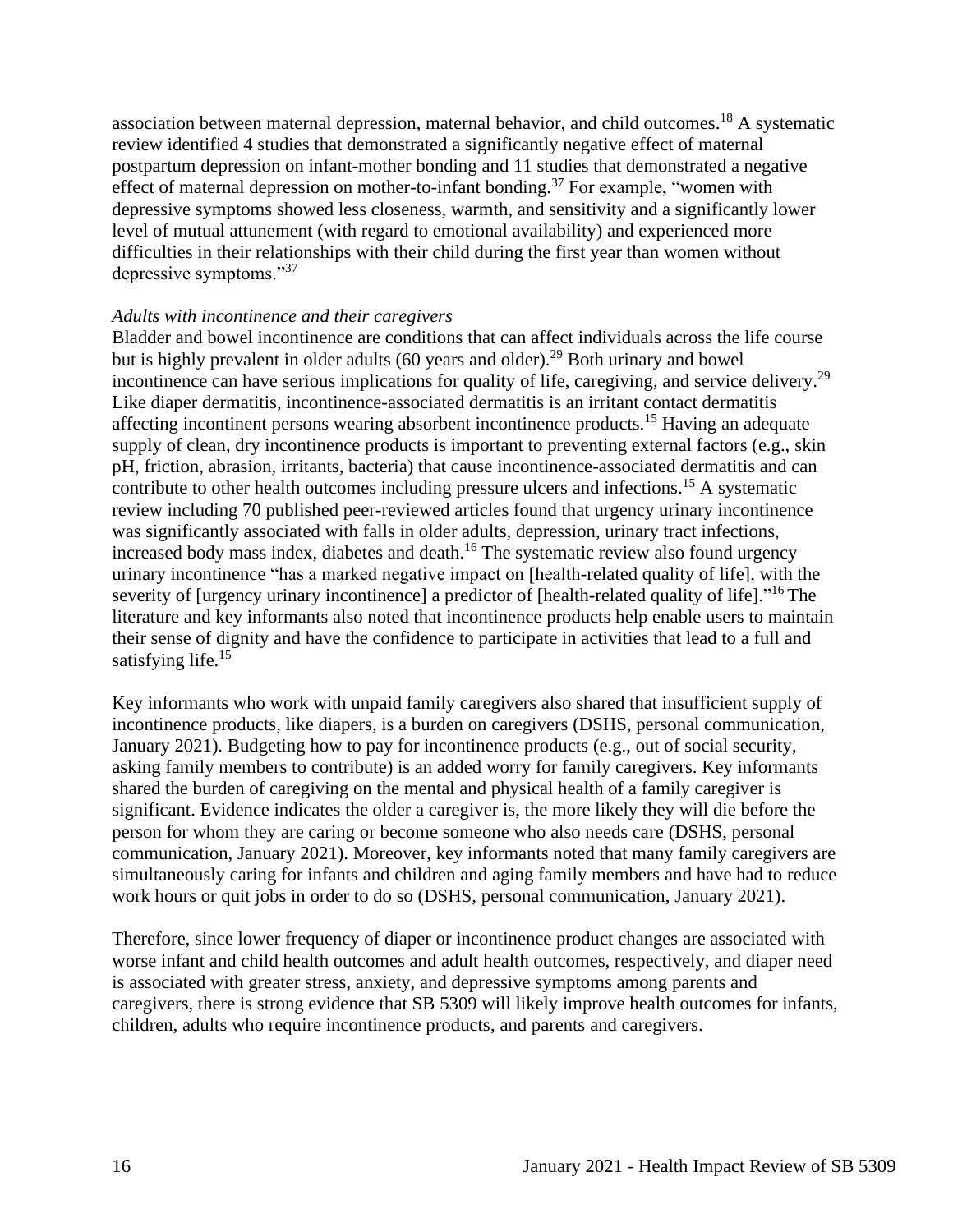#### **Will improving health outcomes for infants, children, and adults who require incontinence products as well as parents and caregivers decrease health inequities?**

There is strong evidence that improving health outcomes for infants, children, and adults who require incontinence products as well as parents and caregivers would likely decrease health inequities by socioeconomic status.

It is well-documented that individuals with low socioeconomic status experience worse health outcomes. Significant correlations exist between lower income and a number of health indicators, including mental health outcomes.<sup>20</sup> Furthermore, household income was the strongest predictor of self-reported health status in Washington in 2016, even after accounting for age, education, and race/ethnicity.<sup>22</sup> Overall, there is strong consensus in the scientific literature that improving health outcomes for low-income populations would help decrease health disparities by income.

Individuals with low socioeconomic status are also at greater risk of diaper need.<sup>13,24,25</sup> The Washington WIC Program staff report, "Diapers are often the first topic our low income families want to discuss when they come into the WIC Program for services" (DOH, personal communication, February 2020). For example, one WIC client shared, "Paying for diapers for my infant and toddler has been really hard, especially since my husband got laid off […] At times I have had to buy less food for my husband and me in order to make sure I have enough money to buy diapers for our kids" (DOH, personal communication, February 2020). Another parent explained, "Diapers are really expensive. If you buy the cheapest ones they don't work very well, and then you have to deal with a mess. The name brand ones work great, but cost a lot. It makes it tempting to not change the baby until the diaper is super full, but that can be a problem too. It would be good if they cost less, because they are so necessary" (DOH, personal communication, February 2020).

While similar information was not available for adults who require incontinence products or caregivers, we can assume that level of socioeconomic status similarly affects their budgets and stress associated with being able to afford enough incontinence products to support health and proper hygiene.

Individuals with low socioeconomic status would also benefit disproportionately by the tax exemption on diapers and incontinence products. Consumer expenditure data from the U.S. Bureau of Labor Statistics show the lowest earning quintile (i.e., the bottom 20% of consumers by income, with an average after-tax income of \$11,253) spent 13.9% of their income on diapers in 2014.<sup>23</sup> Moreover, "for the years 2004 to 2014, this quintile spent a far larger share of their income on diapers than any of the other quintiles, roughly 2 to 2.75 times greater than the next lowest earning quintile.<sup>223</sup> The second lowest earning quintile (i.e., average after-tax income of \$29,012) spent 5.0% of their income on diapers—almost double the share of the next highest quintile.<sup>23</sup> Meanwhile, those with an average income of \$166,061 in 2014 (i.e., the highest earning quintile) spent just 1.0% of their income on diapers.<sup>23</sup> Furthermore, researchers and organizations serving families with diaper need state that families with low-incomes face economic constraints and barriers that result in higher costs for diapers<sup>14</sup> (e.g., lack transportation to discount stores, limited or no Internet access for online purchasing, costly membership fees).<sup>21</sup> Finally, because sales tax is based on a set percentage of retail cost, all consumers, regardless of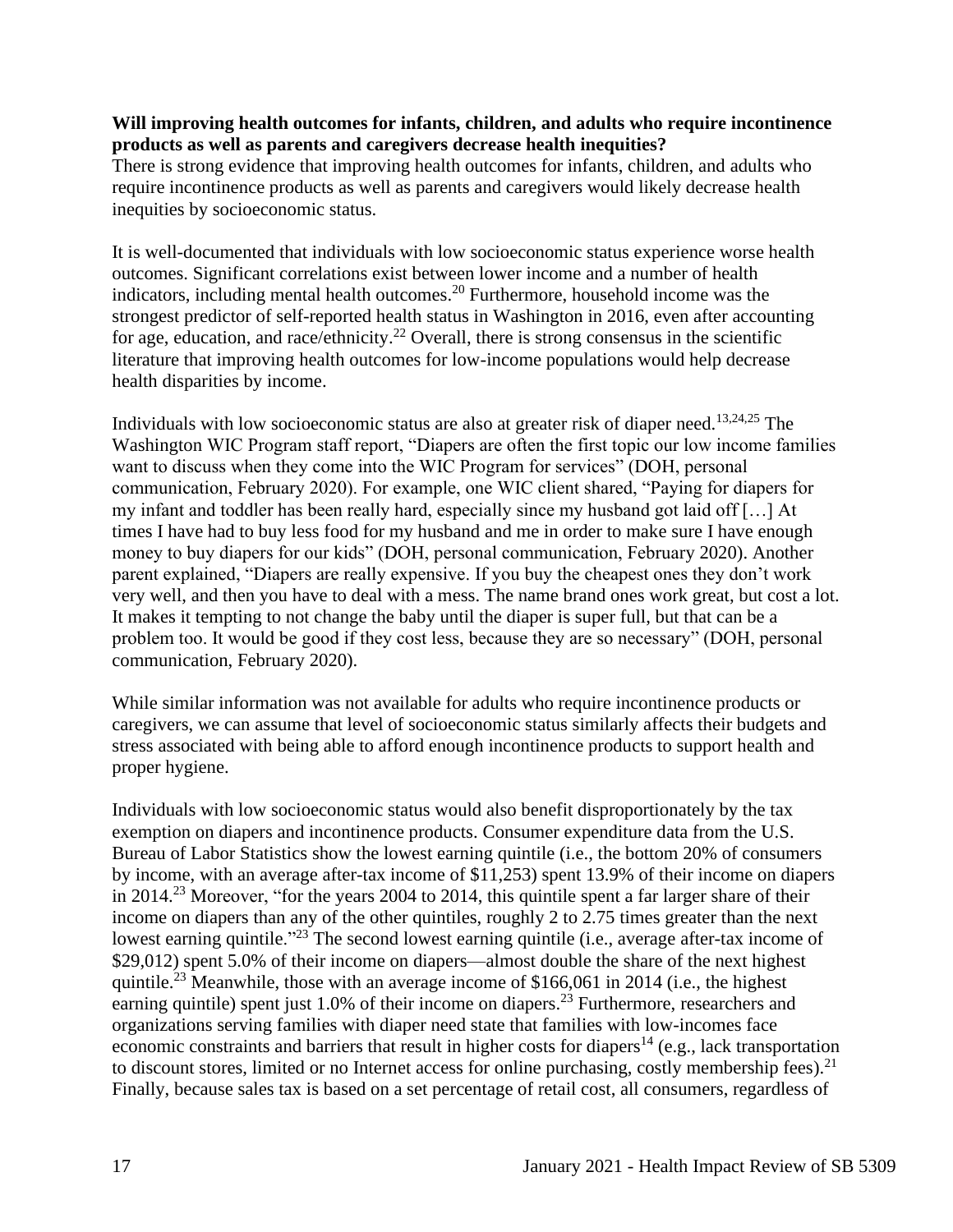their income level, pay the same dollar amount. Therefore, people with lower incomes pay a larger share of their income in sales tax than do people with higher incomes and/or wealth.<sup>19</sup>

While similar analyses are not available for incontinence products, we can assume that level of socioeconomic status similarly affects the budgets of incontinent individuals and/or their families and caregivers. Income-eligible Apple Health enrollees are more likely to have access to incontinence products through insurance than those with other coverage (DSHS, personal communication, January 2021). However, they or their families/caregivers may still purchase some number of products out-of-pocket due to quality of products provided (DSHS, personal communication, January 2021).

Researchers and key informants noted that females, single-parent households, individuals with mental health conditions, people of color, immigrants and refugees, and individuals with other marginalized identities may also disproportionately have low socioeconomic status<sup>9</sup> and diaper need in Washington State. Therefore, associated health outcomes may be exacerbated by intersectional marginalized identities. For example, researchers note that U.S. females have higher lifetime risk of anxiety and depressive disorders (1.7 to 2.0 times) than U.S. males, and this risk is further compounded for women of color with low-incomes who are "less likely to obtain mental health care […] and are less likely to receive appropriate care when they do seek  $it.$ "<sup>19</sup>

Therefore, since individuals with lower-incomes experience worse health outcomes, are less likely to have access to diapers, and are more likely to benefit from a tax exemption on diapers and incontinence products, there is strong evidence that SB 5309 will likely decrease health inequities by socioeconomic status for infants, children, and adults who require incontinence products as well as parents and caregivers.

### **Other considerations**

This Health Impact Review focused on the most direct pathway between provisions in the bill and health outcomes and health equity. Evidence for other potential pathways are discussed below.

### *Absenteeism related to diaper need*

Researchers have noted that an adequate supply of diapers is essential for working parents and caregivers of young infants who use childcare services.<sup>17,19,38</sup> Most childcare centers and inhome daycares require families to provide diapers  $(1-2 \text{ week supply})$  as a condition for care.<sup>17,19</sup> While a few surveys have indicated that some parents and caregivers have had to miss work or school as a result of diaper need, $13,24,27$  there is not enough available evidence to include this pathway in the logic model.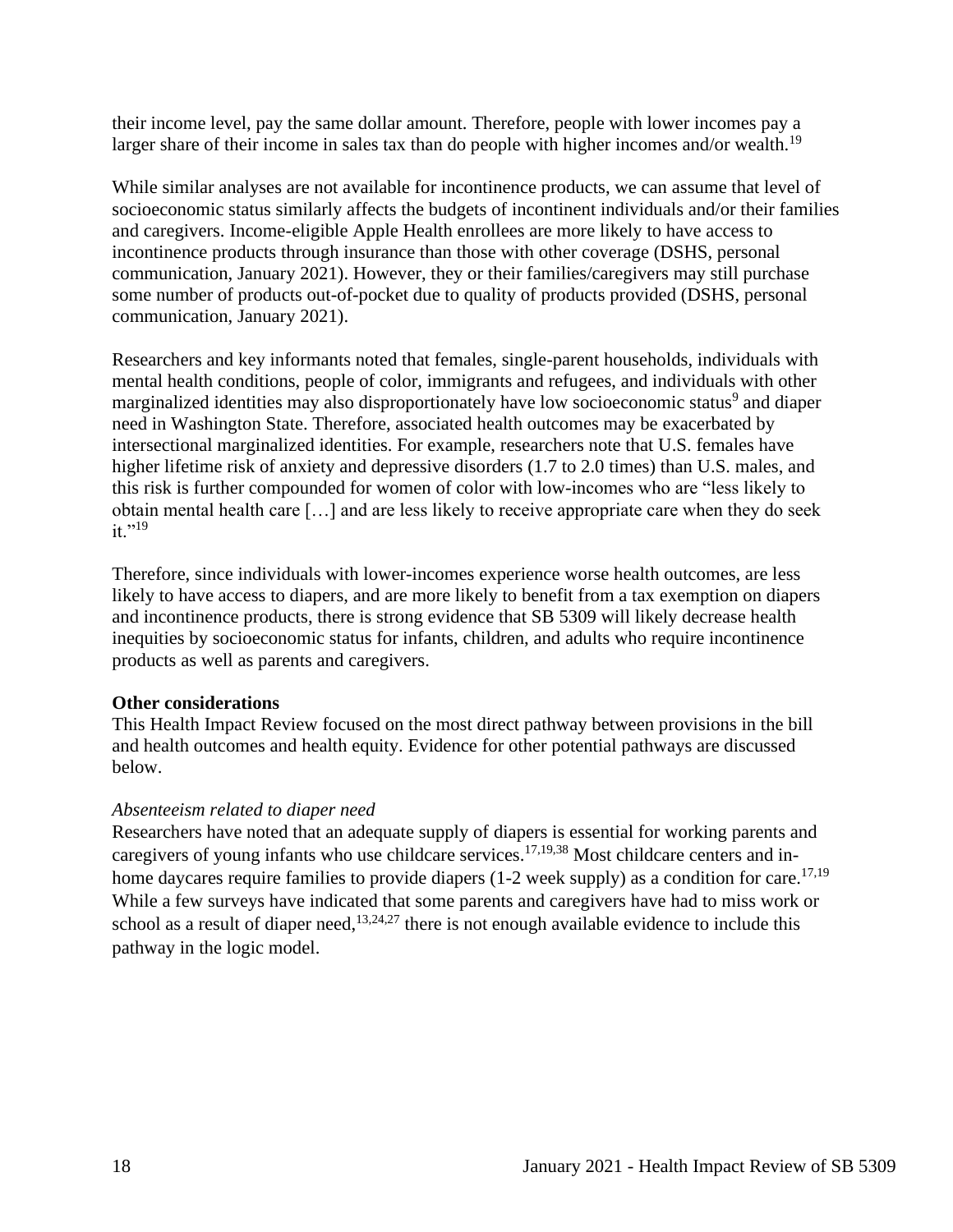# **Annotated References**

# <span id="page-18-0"></span>1. **State and Local Taxes. 2020; Available at: [https://www.treasury.gov/resource](https://www.treasury.gov/resource-center/faqs/Taxes/Pages/state-local.aspx)[center/faqs/Taxes/Pages/state-local.aspx.](https://www.treasury.gov/resource-center/faqs/Taxes/Pages/state-local.aspx) Accessed February 2020.**

The U.S. Department of Treasury outlines and defines state and local taxes.

# 2. **Find taxes and rates. 2020; Available at: [https://dor.wa.gov/find-taxes-rates.](https://dor.wa.gov/find-taxes-rates) Accessed February 2020.**

The Washington State Department of Revenue provides information about taxes and rates for sales and use tax rates. They also provide details about retail sales tax, use tax, and income tax in the state.

# 3. **Policy Institute of Taxation and Economic. Who Pays? A distributional anlysis of the tax systems in all 50 states.2018.**

This 2018 report from the Institute of Taxation and Economic Policy analyzes each states tax system and its impact on equity. They found that Washingtonians with incomes in the lowest 20% (less than \$24,000 annually) pay 13.3% of their family income in sales and excise taxes compared to those with incomes in the top 20% (more than \$116,300 annually) that pay less than 4.7% of their family income. The Institute also calculates a Tax Inequality Index "which measures the impact of each state's tax system on income inequality." According to their measures, "Washington has the most unfair state and local tax system in the country. Incomes are more unequal in Washington after state and local taxes are collected than before." One reason for this inequity is due to Washington's comparatively high combined state and local sales tax rate.

# 4. **Tucker Nick. Bill Analysis HB 2480. In: Committee HF, ed. Olympia, Washington: Washington State House of Representatives Office of Program Research; 2020.**

This House Finance Committee Bill Analysis summarizes the provisions of HB 2480 and provides an overview of retail sales and use taxes and tax preferences in Washington State.

# 5. **Authority Washington State Health Care. Washington Apple Health Medical Equitpment and Supplies Billing Guide. Olympia, WA: Washington State Health Care Authority; 2021.**

This Washington State Health Care Authority (HCA) billing publication took effect January 1, 2021, and supersedes earlier billing guides to the Medical Equipment and Supplies program. Unless otherwise specified, the program(s) in this guide are governed by agency rules found in Chapter 182-543 WAC.

# 6. **Massengale K. E. C., Comer L. H., Austin A. E., et al. Diaper Need Met Among**  Low-Income US Children Younger Than 4 Years in 2016. Am J Public Health. **2020;110(1):106-108.**

Massengale et al. document the collective effort of diaper banks in the US and estimate the percentage of low-income children whose diaper need is met through these efforts. For each state, authors "compared the number of children younger than 4 years in families living at or below 200% of the federal poverty level with the number of children served by diaper banks in each state." From January to March 2017, authors conducted a survey of diaper banks (n=262) to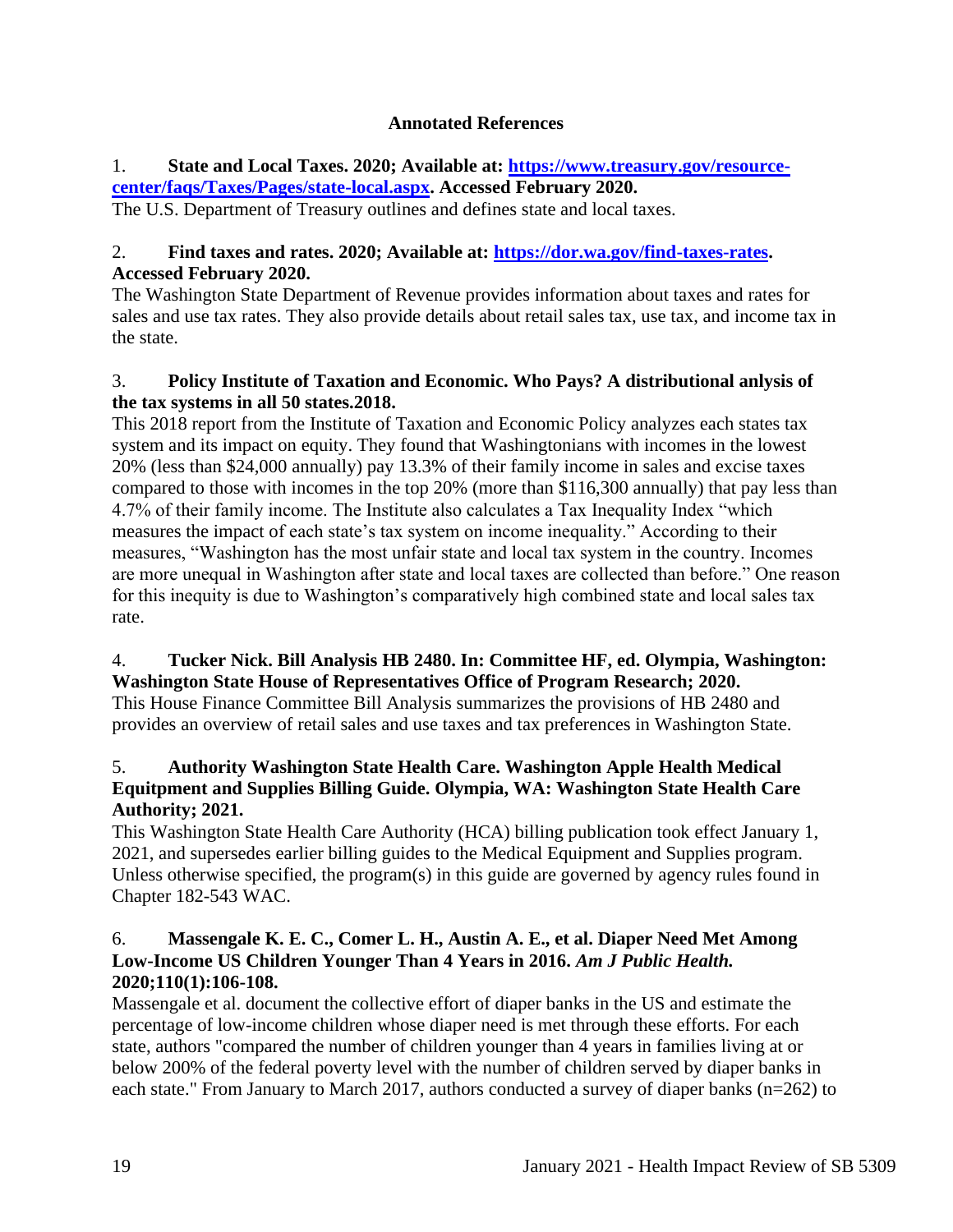collect data on all 2016 activities. Authors estimated "the number of families susceptible to diaper need by using population-level data about the number of children living in poverty, assuming that many families with young children living in poverty may benefit from diaper bank assistance." Authors used "income level as a proxy for families who may benefit from diaper bank assistance as 77% of NDBN member diaper banks indicate that their clientele have incomes at or less than 200% of the [Federal Poverty Level] FPL." Additionally, "on average children complete daytime toilet training between the ages of 22 months and 4.5 years and complete nighttime toilet training from ages 3.5 to 5 years." Results show, "in each state, the percentage of children experiencing diaper need that received assistance from a diaper bank ranged from 0% to 16% per month." In 2016, 131,783 children in Washington were younger than 4 years of age and living at or below 200% of the FPL. Of those, 6,924 children were served monthly by the National Diaper Bank Network (NDBN). Therefore, the NDBN met 5% of the diaper need in Washington State in 2016. Authors conclude, study findings "highlight that a small proportion of low-income families accessed diapers through the existing community-based safety net provided by a national network of nonprofit diaper banks. Policies at the federal, state, and municipal level are needed to alleviate this consequence of poverty for children and their families."

# 7. **Publication 969 (2018), Health Savings Accounts and Other Tax-Favored Health Plans. 2019; Available at:**

**[https://www.irs.gov/publications/p969#en\\_US\\_2015\\_publink1000204174.](https://www.irs.gov/publications/p969#en_US_2015_publink1000204174) Accessed.** This U.S. Internal Revenue Service webpage includes a discussion of Flexible Savings Agreements (FSAs).

### 8. **Are diapers FSA eligible? Available at: [https://fsastore.com/FSA-Eligibility-](https://fsastore.com/FSA-Eligibility-List.aspx?utm_source=FSAblog&utm_campaign=FSAEL_102816&utm_medium=blogpost)[List.aspx?utm\\_source=FSAblog&utm\\_campaign=FSAEL\\_102816&utm\\_medium=blogpost](https://fsastore.com/FSA-Eligibility-List.aspx?utm_source=FSAblog&utm_campaign=FSAEL_102816&utm_medium=blogpost) . Accessed February 2020, 2020.**

FSAstore.com is the largest online marketplace for guaranteed FSA-eligible products and educational resources for flexible spending accounts. This page explains that diapers and diaper services are usually not eligible as purchases with FSAs, unless they are necessary to treat a disease or medical condition.

# 9. **Austin A. E., Smith M. V. Examining Material Hardship in Mothers: Associations of Diaper Need and Food Insufficiency with Maternal Depressive Symptoms.** *Health Equity.* **2017;1(1):127-133.**

Austin and Smith explore material hardship, including lack of basic needs, as a potential mechanism by which poverty influences the mental health of mothers. They examined the association between diaper need and food insufficiency (two forms of material hardship) and maternal depressive symptoms. They analyzed data from a cross-sectional study (New Haven Mental Health Outreach for Mothers [MOMS] Partnership) of 296 urban, pregnant or parenting, women with low-incomes. The average interview lasted 35 minutes and participants received compensation in the form of a \$10 gift card. The majority of needs assessments were completed as self-report (70%); however, questionnaires were read to women who either requested it or demonstrated difficulty reading or interpreting the questions. Using a linear regression model authors examined "the association of maternal depressive symptoms, measured by the Center for Epidemiologic Studies Depression (CES-D) score, with diaper need and food insufficiency, after adjustment for demographic factors." The CES-D score is based on 20 questions regarding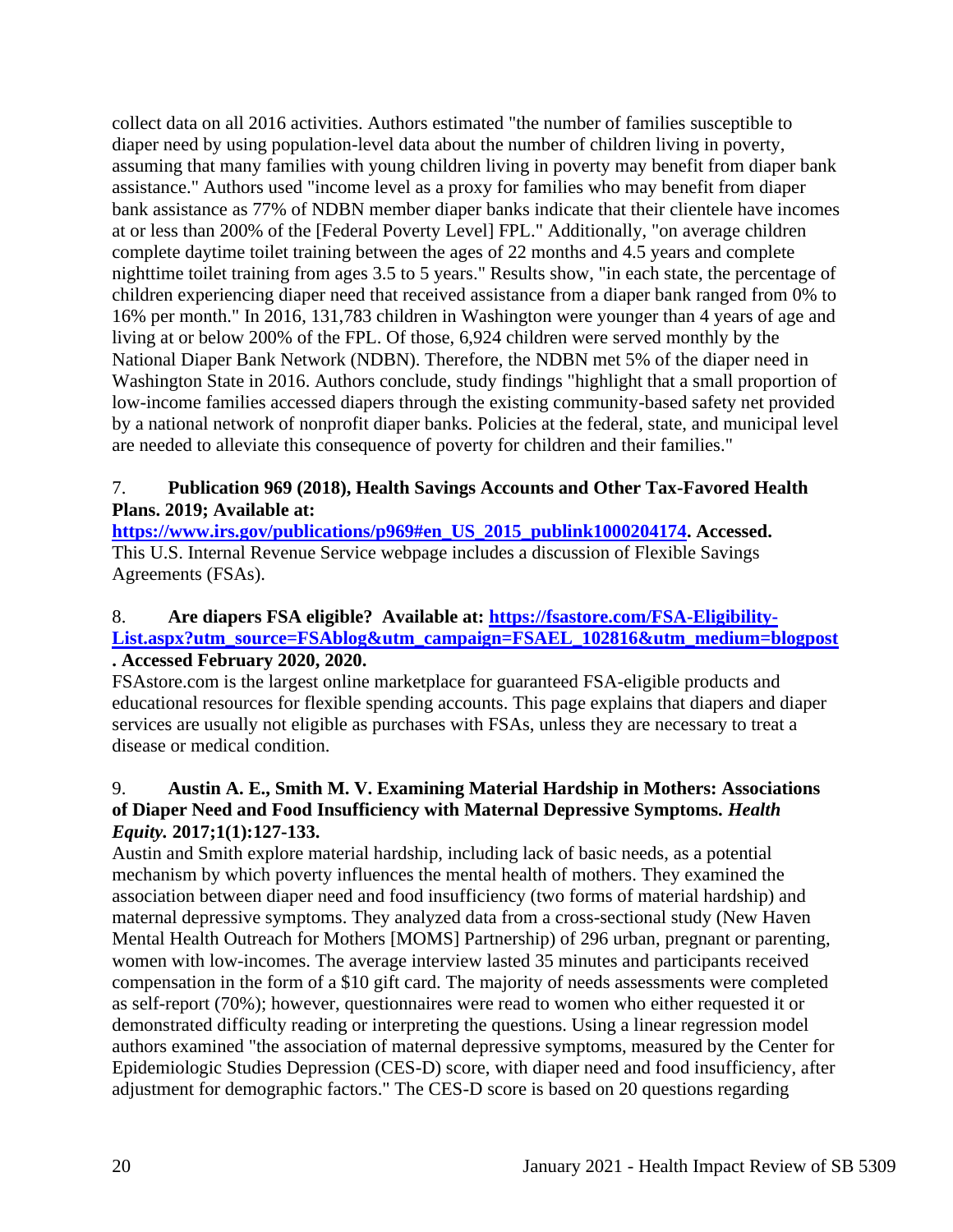depressive symptoms (rated from 0 to 3 or from rarely to most/all of the time, respectively) and has been shown to be a reliable and valid measure in community samples. Overall, more than half of women surveyed reported diaper need (50.3%) and food insufficiency (54.7%), and nearly one-third of women who reported diaper need did not report food insufficiency (32.2%). Findings of bivariate analyses show "diaper need and food insufficiency were associated with maternal CES-D score." Meanwhile, multivariate analyses found "women who reported diaper need had a significantly higher CES-D score than women who did not report diaper need (beta=3.5, p=0.03)." Women who reported food insufficiency did not have a significantly higher CES-D score than women who did not report food insufficiency (beta=2.4, p=0.15). Authors conclude that diaper need is a form of material hardship, which, unlike food, is not a currently allowable expense in U.S. antipoverty programs. Findings suggest, "Diaper need may contribute to maternal depressive symptoms, beyond the contribution of other forms of material hardship, because there are no supports in place to provide assistance meeting this basic need." Study limitations include: 1) cross-sectional study design cannot be used to determine a causal relationship; 2) the diaper need measure used had not been validated, but was developed with expert input and pilot tests  $(n=46)$ ; 3) some potential confounders were not included (e.g, maternal postpartum depression, child age).

#### 10. **National Diaper Bank Network. State Issues. 2018; Available at: [https://nationaldiaperbanknetwork.org/state-issues/.](https://nationaldiaperbanknetwork.org/state-issues/) Accessed January 2020, 2020.**

The National Diaper Bank Network (NDBN) is a 501(c)(3) nonprofit organization that partners with diaper banks, allied programs, donors, sponsors, and elected officials to end diaper need and period poverty in the U.S. Its mission is to: 1) Raise awareness of diaper need and its pervasiveness in America; 2) Support the development and expansion of community-based diaper banks throughout the country, so each can better meet the basic needs of babies and families; and 3) Distribute diapers and funding to our national network of community partners/community-based diaper banks. This page provides an overview state level issues. Data provided are current as of July 1, 2018. States that exempt diapers from taxation include: Connecticut, Massachusetts, Minnesota, New Jersey, New York, Pennsylvania, Rhode Island, Vermont, and (as of January 1, 2020) California. States that do not have a sales tax include: Alaska, Delaware, Montana, New Hampshire, and Oregon.

### 11. **Sugimura Tetsu, Tananari Yoshifumi, Ozaki Yukiko, et al. Association Between the Frequency of Disposable Diaper Changing and Urinary Tract Infection in Infants.** *Clinical Pediatrics.* **2009;48(1):18-20.**

Sugimura et al. examined the association between the frequency of changing disposable diapers and urinary tract infections (UTI) in infants. UTI is the most common serious bacterial infection in infants and children. Participating infants (n=131) were outpatients in of Sugimura Children's Clinic, wore disposable diapers, were between the ages of 2 months to 2.5 years of age, and presented with a temperature equal to or greater than 38 degrees Celsius with no symptoms of upper respiratory tract infection. Three infants were excluded. A total of 128 infants were divided into 2 groups: group A, without UTI (n=96, aged  $1.1+/$ - 0.6 years); group B, with UTI  $(n=32, \text{ aged } 1.2 + (-0.6 \text{ years})$ . The number of daily diaper changes was compared between the groups. "In group A (52 boys and 44 girls), the daily number of bowel movements and the number of diaper changes was 0.5 to 5.0 (1.6  $\pm$  1.1) and 5.0 to 11.0 (7.5  $\pm$  1.4), respectively." While, "In group B (14 boys and 18 girls), the daily number of bowel movements and the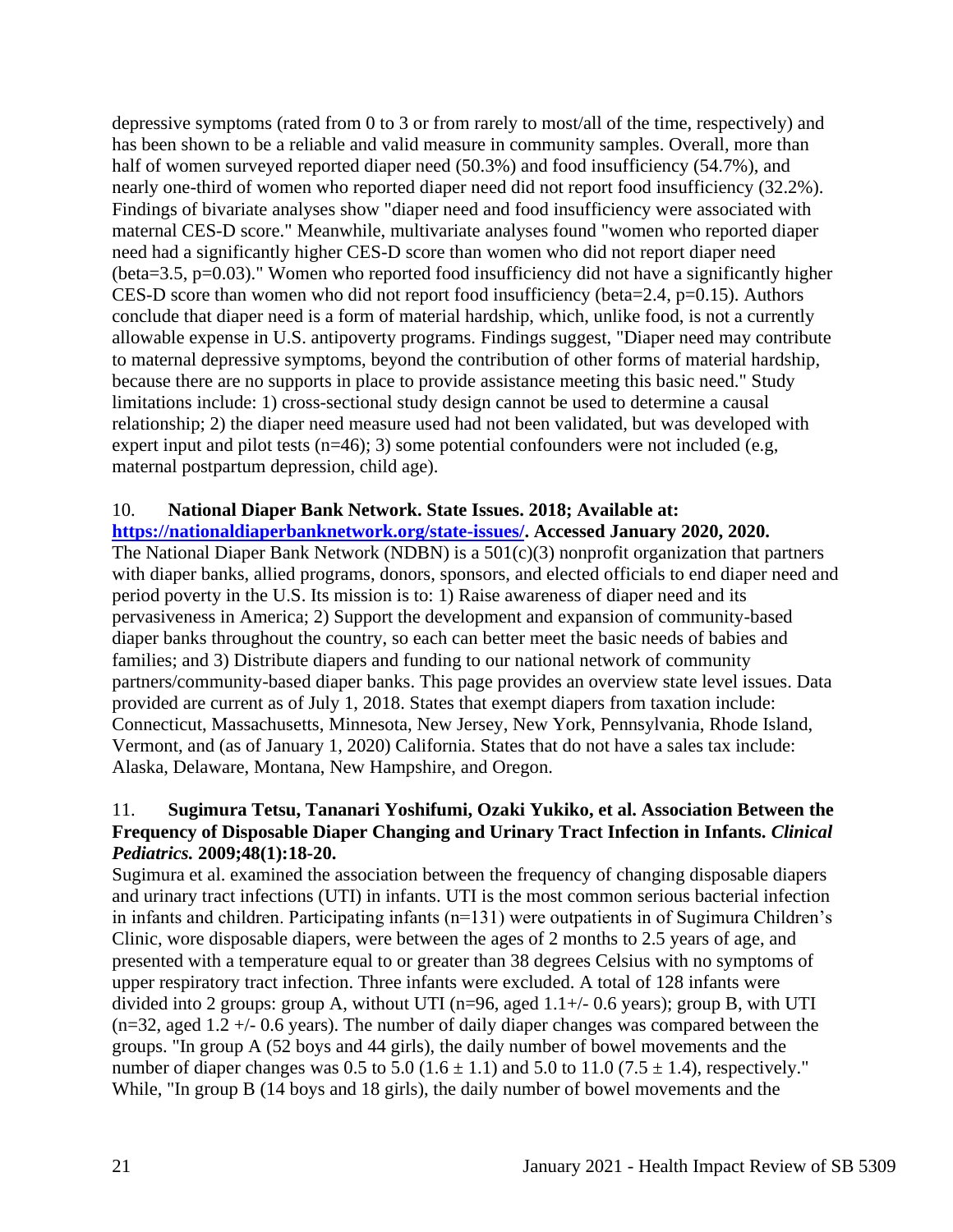number of diaper changes was 0.5 to 5.0 ( $1.4 \pm 1.0$ ) and 3.0 to 8.0 ( $4.7 \pm 1.4$ ), respectively." Statistical analysis found, "the number of diaper changes was significantly lower ( $P < .0001$ ) in group B (infants with UTI) than in group A (infants without UTI)." Authors concluded, "findings suggest that among infants wearing disposable diapers, there is increased risk of UTI as the frequency of changing diapers decreases."

### 12. **Adalat Shazia, Wall David, Goodyear Helen. Diaper Dermatitis-Frequency and Contributory Factors in Hospital Attending Children.** *Pediatric Dermatology.*  **2007;24(5):483-488.**

Adalat et al. conducted a survey of parents who had children wearing diapers (N=532) to better understand the frequency of diaper dermatitis, treatment practices, and the current importance of previously identified etiological factors. Authors describe the mechanism that predispose infants' skin to irritants and "opportunistic infection by fecal microbes such as Canidida albicans, leading to a more severe and chronic diaper dermatitis." Researchers sent a 28-item (majority check-box response) questionnaire to parents of children wearing diapers who attended the pediatric wards, outpatient clinics, or neonatal unit of the Birmingham Hearlands and Solihull NHS Trust in England. The questionnaire defined diaper dermatitis as "a rash in the diaper region thought to be caused by the infant wearing a diaper." Questions ascertained demographic data, feeding and diaper changing practices, previous episodes of diaper dermatitis, family history of dermatologic conditions, and all children had a full general examination and any characteristics of diaper dermatitis present were noted. Overall, 64% of surveys were completed on the pediatric wards, 19% in the neonatal unit, and 17% in outpatient clinics. Ages of children ranged from preterm infants (24 weeks gestation onwards) to children older than 24 months of age. Overall, 48% of the study population had never had an episode of diaper dermatitis; however, this varied by age (e.g., neonates: 71% never had diaper dermatitis). Of those 12-24 months of age, 45% of children had experienced 3 or more episodes of diaper dermatitis. Among those 6-12 months, 23% had experienced 3 or more episodes. Fifteen percent of children had experienced 3 or more discrete episodes of diaper dermatitis. Results show, "children with previous episodes of diaper dermatitis were more likely to have diaper dermatitis at the time of the study (p<0.001)." At the time of survey, 16% of the study population had diaper dermatitis. "Of the neonatal population with diaper rash, 84% had neonatal abstinence syndrome, as a result of having substance abusing mothers." Specific to diaper usage, 99% of participating children wore disposable diapers. "Diaper changes were on a three-to-four hourly basis, with 20% of parents changing their child's diaper less regularly. A significant association between reduced frequency of diaper changes and both current ( $p = 0.002$ ) and recurrent ( $p = 0.04$ ) episodes of diaper dermatitis was found." Findings indicate that "barrier cream use and frequency of diaper changes are the only factors independently associated, with the pathogenesis of a diaper dermatitis that can be manipulated to ensure that such rashes are less likely to occur."

### 13. **Massengale K. E. C., Erausquin J. T., Old M. Health, Social, and Economic Outcomes Experienced by Families as a Result of Receiving Assistance from a Community-Based Diaper Bank.** *Matern Child Health J.* **2017;21(10):1985-1994.**

Massengale et al. describe low-income recipients of a community-based diaper bank in the southeastern U.S. and the multiple daily challenges they face. Additionally, authors documented the health, social, and financial outcomes recipients experienced after receiving assistance. Authors surveyed families ( $n = 150$ ) in English and Spanish ( $n = 55$ ) about their experiences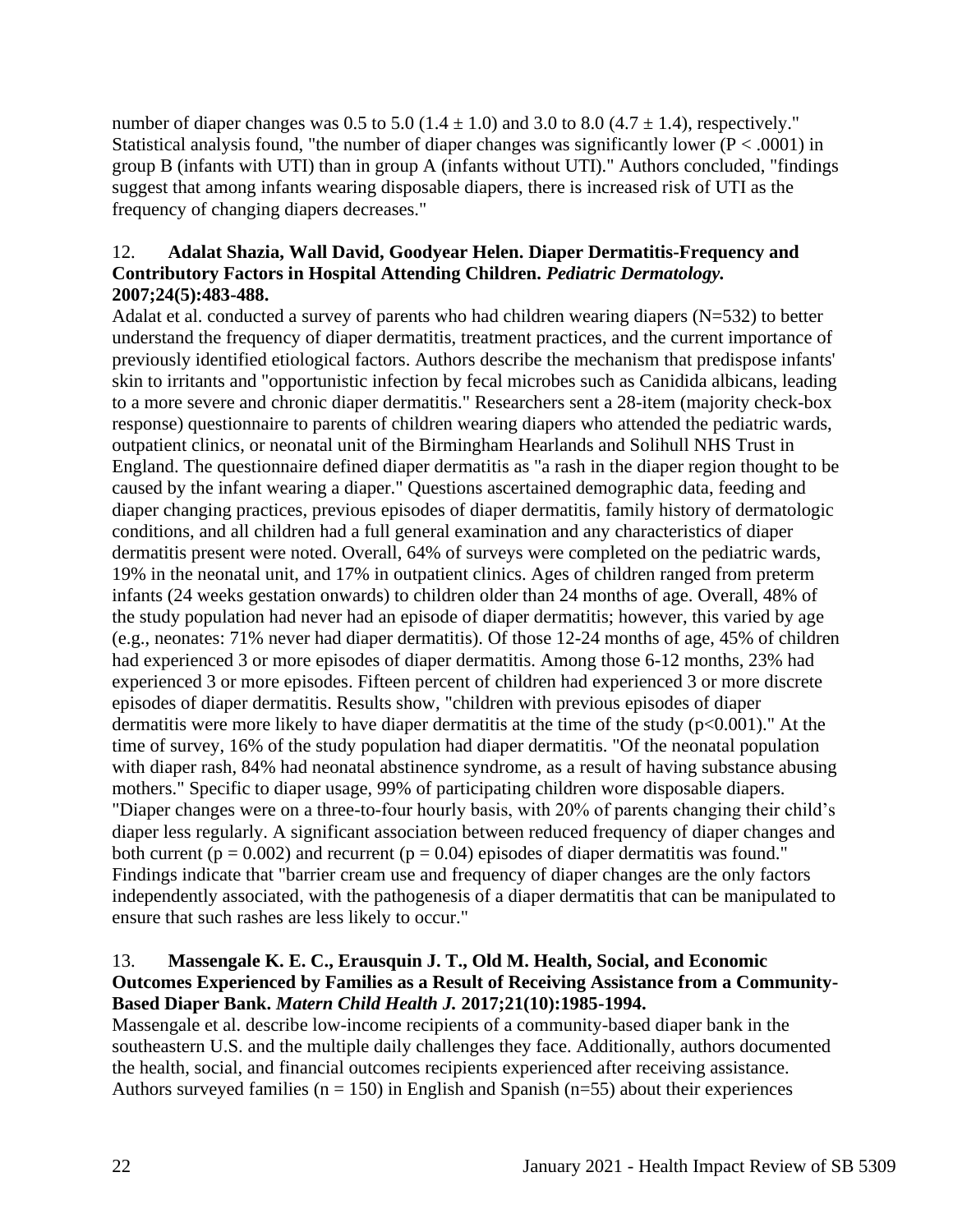receiving diapers from a diaper bank and conducted short, focused interviews with families ( $n =$ 15) about outcomes after receiving diapers. Overall, families regularly experienced a range of challenges meeting basic needs, including high unmet needs for transportation, food, and nonfood essentials such as personal hygiene items. Results showed "families experiencing the greatest difficulty in paying utility or medical bills were significantly more likely to have a high level of diaper need compared to families facing these challenges less often (AORs ranging from 3.40 to 9.39)." Consequences experienced and strategies employed by families  $(N=136)$  as a result of diaper need included: asked for money/diapers of a family member (45%), friend (43%), or neighbor (20%); child wore a diaper longer than usual (28%); used a cloth or towel instead of a diaper (24%); used a diaper that was too big (21%) or too small (21%); child got a rash (15%); child was unhappy (15%); child did not wear a diaper (12%); child could not go to childcare (8%); adult had to miss work or school (7%); cleaned and reused a soiled diaper (3%); and used a plastic bag instead of a diaper (2%). On average the supplemental supply of diapers provided by diaper banks, once a month or less often, was enough to last 2 or 3 days. More than two-thirds of families described the effect as helping "*a lot."* Families reported positive health, social, and economic outcomes as a result of receiving diapers. Specifically, families reported positive changes in parental mood (62%); improved child health (28%) and happiness (43%); increased opportunities for childcare (18%) and work and school attendance (15%); and the ability to divert household finances toward other basic needs, including utilities (27%) and medical care (5%). Authors recommended expanding federal, state, and local safety net programs to help low-income families secure a steady supply of diapers.

### 14. **Porter Sallie, Lorraine Steefel. Diaper Need: A Change for Better Health.** *Pediatric Nursing.* **2015;41(3):141-144.**

Diaper dermatitis is the most common skin disorder diagnosed during infancy and necessitates quick treatment because it can prompt skin breakdown with secondary infections and may requrie hospitalizations. Frequent diaper change is a primary prevention and treatment strategy for diaper dermatitis. Newborns require frequent diaper changes, as often as every hour; and older infants should be changed every 3 to 4 hours. "Pediatric nurses advise parents to look for six-to-eight wet diapers per day to determine that their infant is sufficiently hydrated and taking in adequate volumes of breast milk and/or formula." Based on an average 7 diapers per day (2,555 diapers/year), authors estimated the annual cost for disposable diapers to be about \$945.00 (in 2015). Authors note the cost of diapers may be higher for families with low incomes. "Because of economic constraints, [families with low-incomes] often cannot buy in bulk, lack transportation to supermarkets, discount stores, and warehouses with the lowest diaper prices; have limited or no Internet access for purchasing; and must rely on local convenience stores to purchase diapers." Additionally, reusable cloth diapers require purchasing sufficient amounts and facilities for daily laundering. Moreover, many child care centers require infants to wear disposable diapers. Potential consequences of diaper need include physical factors (e.g., discomfort or pain, urinary tract infection, communicable disease, oral-fecal contamination); behavioral/developmental factors (e.g., irritability, children kept home from child care and early childhood development programs, negative impact on peer relationships during toddler years, parental attempts at developmentally inappropriate toilet training); economic factors (e.g., purchasing less clothing, food, or other necessities or baby care items; utility bills or rent not paid; prescriptions not filled; parents miss work or school to tend to ill child); and social/emotional factors (e.g., maternal guilt, maternal frustration, negative impact on feelings of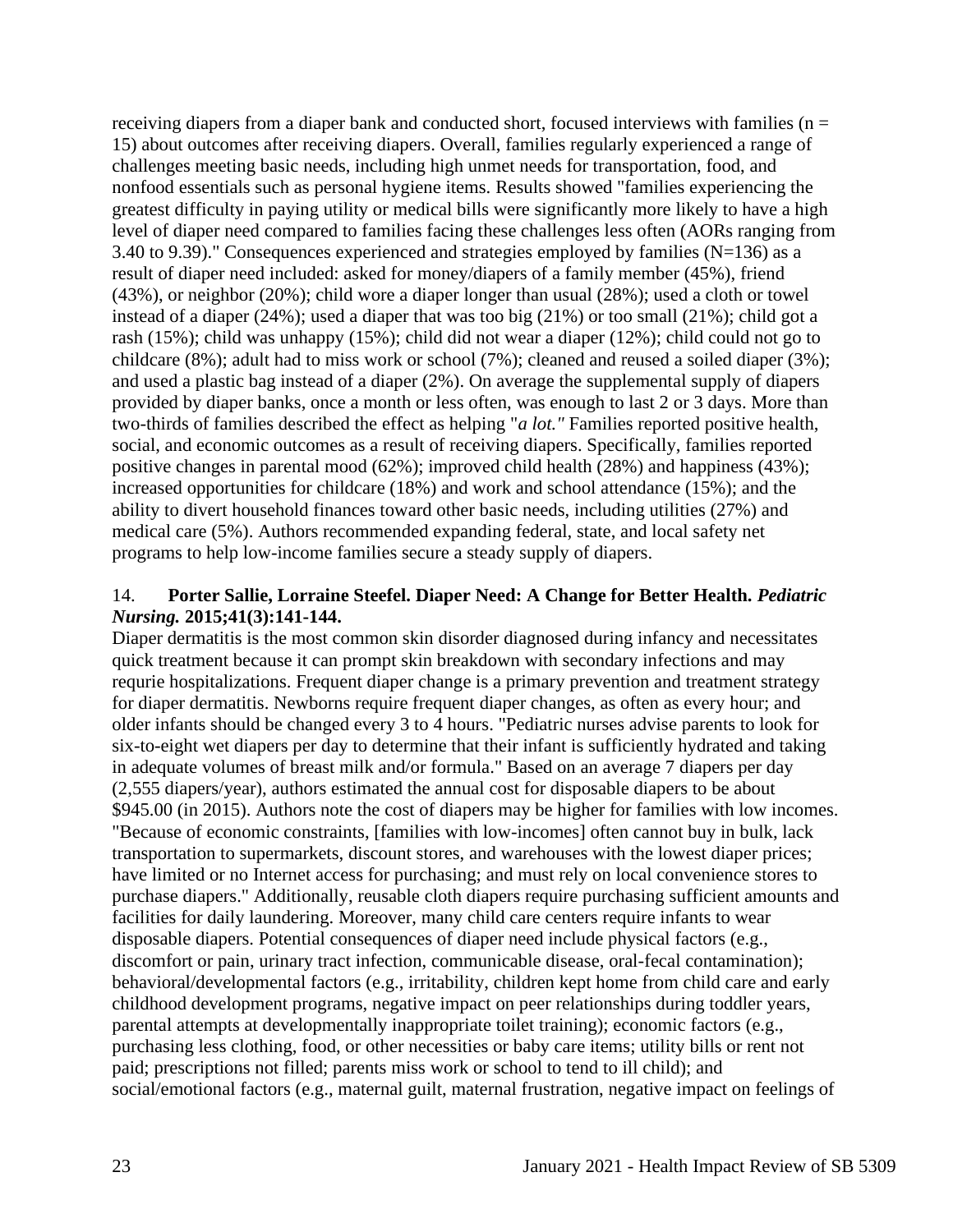parenting, negative impact on parent-infant interactions) (see full list in article). Authors note that pediatric nurses should "consider diaper need as a contributing factor or underlying cause of diaper dermatitis and include ways to ease the factors causing diaper need as part of the management plan." This requires consideration of family economic circumstances as well as those who may be at special risk for diaper need (e.g., parents with more than one child in diapers, mothers with mental health concerns, infants with conditions that increase stooling).

### 15. **Bender J.K., Faergemann J. . Skin Health Connected to the Use of Absorbent Hygiene Products: A Review.** *Dermatol Ther.* **2017(7):319-330.**

This literature review article out of Sweden reviews previously conducted studies related to use of absorbent hygiene products (e.g., baby diapers and incontinence products). Evidence reviewed shows, "absorbent hygiene products contribute to improved quality of life by attributes of dryness, hygiene, leakage control, comfort, and skin health." Specifically, "incontinence products have a significant positive impact on the quality of life of individuals suffering from incontinence, by offering security, comfort, discretion and odour control." Authors noted these products "enable users to maintain their sense of dignity and engender confidence" allowing them to participate in activities that lead to a full and satisfying life. Authors note that repeated exposure of the skin to urine, faeces, and excess moisture may weaken the skin barrier and lead to skin irritation (i.e., diaper dermatitis or incontinence-associated dermatitis [IAD]). To minimize these negative effects on skin, a greater supply of diapers and incontinence products is recommended. Authors go on to discuss the various external factors (i.e., microclimate [pH, H20, temperature], mechanical [friction, pressure, abrasion], and biochemical [fungi, bacteria, irritants, enzymes]) that contribute to diaper dermatitis and IAD as well as vulnerabilities of very young and older skin.

### 16. **Coyne K.S., Wein A. , Nicholson S. , et al. Comorbidities and personal burden of urgency urinary incontinence: a systematic review.** *The International Journal of Clinical Practice.* **2013;2013(67):931-933.**

This systematic review by Coyne et al. summarizes published evidence on comorbidities and the personal burden associated specifically with urgency urinary incontinence (UUI). Authors identified 1364 articles published between 1991 and 2011. Of those, data were retained from 70 articles. Evidence indicates "that UUI is a bothersome condition that has a marked negative impact on HRQL, with the severity of UUI a predictor of HRQL. UUI is significantly associated with falls in elderly individuals, depression, urinary tract infections, increased body mass index, diabetes and deaths. " Additionally, "UUI adversely impacts physical and mental health, sexual function and work productivity." Funding for this study was provided by Pfizer Inc.

### 17. **Smith M. V., Kruse A., Weir A., et al. Diaper need and its impact on child health.**  *Pediatrics.* **2013;132(2):253-259.**

Smith et al. conducted the first study to quantify diaper need and the psychosocial stressors and needs low-income urban families experience. Authors derived data from a cross-sectional study of pregnant and parenting women  $(N=877)$ , in which mothers completed structured surveys on topics related to mental health, basic needs, and health care use. Surveys were administered in an urban, northeast city between November 2010 and September 2012. Women were recruited through direct, in-person outreach by bilingual (Spanish-English) trained research assistants and were interviewed in-person at a single time point. The majority of respondents were African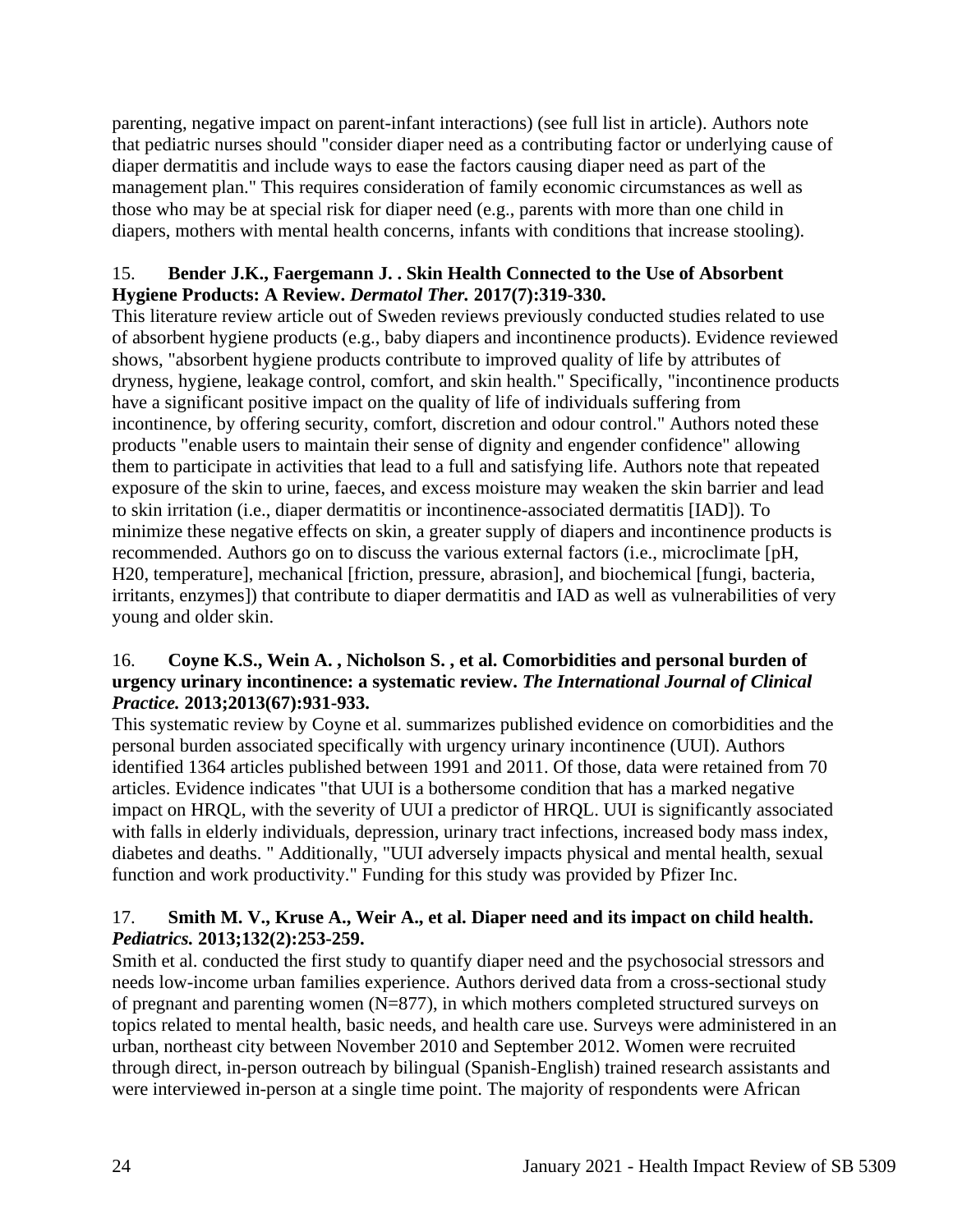American (56.4%) or Hispanic (29.4%), and 14.7% ( $n = 129$ ) of women spoke Spanish as their primary language. The mean age of participants was  $36.2$  years (SD = 11.0). "The majority of women had 2 to 3 children under the age of 18 years living with them (45.6%), with a mean of 2.1 children  $(SD = 1.2)$ ." Respondents were asked questions about their mental health; substance use; trauma histories; basic needs such as food, housing, and diapers; health care and social service use; and basic demographics. "Diaper need was assessed with the question, 'If you have children in diapers, do you ever feel that you do not have enough diapers to change them as often as you would like?'" Those who responded "yes" were asked what they do when they do not have enough diapers. Authors assessed mental health need using a composite of three separate items from the survey (i.e., "I have the skills to manage/control my stress," "Managing my sadness or depression is…," and "Coping with the traumatic things that have happened to me is...") each measured on a scale from 1 to 10. Overall,  $31.7\%$  of women (n = 278) reported mental health need; of those, only 10% ( $n = 28$ ) were engaged in mental health treatment. Meanwhile,  $27.5\%$  (n = 241) of women reported diaper need. Of those who reported lacking an adequate supply of diapers, " $10\%$  (n = 88) reported that they received additional diapers from an agency,  $10\%$  (n = 86) reported that they borrow diapers or money from family or friends, and 3%  $(n = 29)$  reported using some other method to obtain enough diapers such as seeking the assistance of a church." Nearly 8% of respondents ( $n = 64$ ) reported that they stretch the diapers they have when their supply is running short. This practice is associated with UTIs and diaper dermatitis, which are responsible for numerous pediatric office and emergency department visits per year. Results showed diaper need was associated with: being Hispanic (P=.02); speaking Spanish as primary language  $(P=.02)$ ; being 45 years of age or older, a proxy for grandparents raising grandchildren ( $P=.02$ ); reporting mental health need ( $P=.01$ ); and having received treatment of a mental illness (P=.002). Results from the multivariable logistic regression model showed, "Hispanic women were significantly more likely to report diaper need than African American women (OR: 1.96; 95% CI: 1.51–3.33), and women 45 years of age and older were significantly more likely than [those] ages [20-44] years to report diaper need (OR: 2.53; 95% CI: 1.21–5.28)." Additionally, "women who reported mental health need were significantly more likely than women who did not report mental health need to also report diaper need (OR: 1.89; 95% CI: 1.16–3.09)." Authors note, "maternal stress and depression are significant contributors to child development and mediate the relationship between poverty and child outcomes." Findings suggest that an adequate supply of diapers may be one strategy to reduce parenting stress and increase parents' sense of competency, "enabling parents to be more sensitive with their children, and thereby improving parenting quality and overall child outcomes." Study limitations include an inability to assess diaper need among teen parents (a population likely to be at significant risk); cross-sectional design cannot prove causality; mental health status was not assessed with a diagnostic instrument; potential underestimate of association between diaper need and maternal mental health status; and measure for diaper need has not been validated, although developed with expert input and several pilot tests (n=46).

#### 18. **Goodman Janice H. . Perinatal depression and infant mental health.** *Archives of Psychiatric Nursing.* **2019;33(2019):217-224.**

In this paper, Goodman provides an overview of maternal perinatal depression, the risk it poses to infant/early-childhood mental health, and strategies for intervention. Perinatal depression (i.e., maternal major and minor depression during pregnancy and/or during the first year postpartum) "affects up to 20% of perinatal women in the general U.S. population, with higher rates for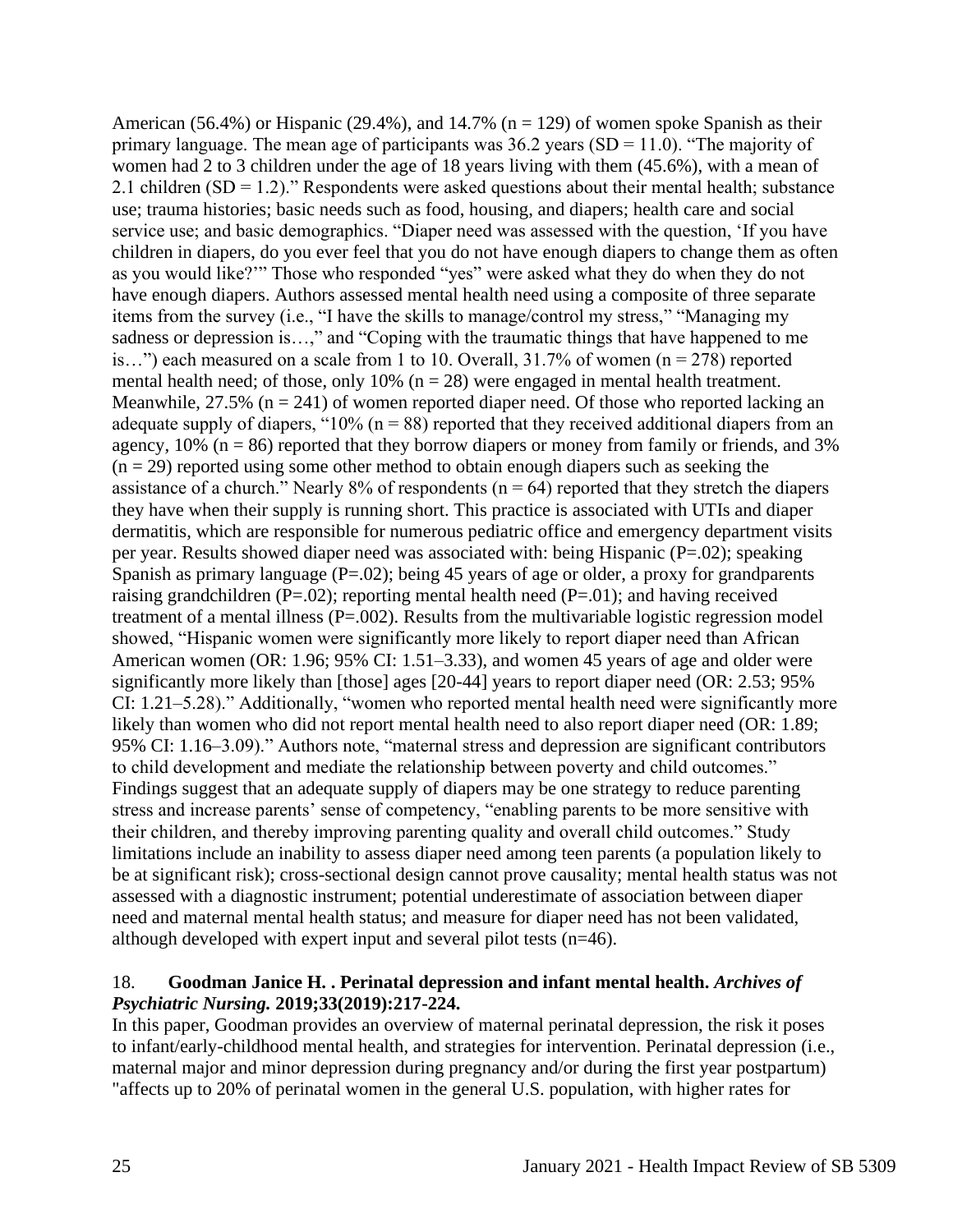women with history of major depression, and for low socioeconomic status and/or immigrant women." Specifically, "major features of perinatal depression include depressed mood, anxiety, compulsive thoughts, loss of control, feelings of inadequacy, inability to cope, irrational fears, fatigue, and despair" and in some cases "suicidal and/or infanticidal thoughts." Evidence shows that in the postpartum period, depression affects a mother's practical caregiving practices (e.g., less likely to breastfeed; less likely to follow infant safety recommendations; take their child to fewer well-child healthcare visits; read and sing to their infants less; and use less healthy sleep practices with their infant). The author cites a large body of research "demonstrating that maternal prenatal and postpartum depression are associated with increased risk for wide-ranging adverse child development effects that can affect mental health." For example, "perinatal depression has been associated with an increased risk for emotional problems, including depression and anxiety, starting in early childhood and persisting into young adulthood." Furthermore, negative effects are seen among children with clinically depressed mothers and children of mothers who have subclinical levels of depressive symptoms. The author cites evidence that compromised parenting is considered "the most critically important mechanism during the postpartum period by which maternal depression affects child mental health outcomes." Specifically, maternal sensitive responses to an infant's signals and communications is "one of the most crucial dimensions of mother-infant interaction and is known to predict positive outcomes in children, including attachment security." Maternal depression, especially if chronic, can disrupt appropriate maternal responses to an infant's cues, babbles, and behavior, interactions that are essential to healthy development. Evidence from a 2000 meta-analysis of studies found depressed mothers of infants were more irritable and hostile, more disengaged from their child, and had lower rates of play and other positive social interactions with their child. "In response, infants may alter their interactive behavior with a depressed mother, leading to broad range of infant deficits including poor emotional behavioral state regulation, fewer positive and more negative facial expressions, avoidance, and greater fussiness." This can lead to a negative pattern of mother-infant interaction. Evidence indicates that "hostile parenting behavior increases risk of child externalizing problems." The severity and persistence of depressive symptoms are both moderating factors that can affect the association between maternal depression, maternal behavior, and child outcomes. For example, "findings from a large observational study (Netsi et al., 2018) indicated an increased risk for adverse behavioral, cognitive, and emotional outcomes among children of women who had persistent PPD (define as depressed at both 2 and 8 months postpartum) compared with women whose PPD did not persist." Most perinatal depression treatment studies have focused exclusively on maternal depression outcomes and do not consider outcomes related to mother-infant relationship or child outcomes. However, "interventions aimed at improving the mother-infant relationship and interaction have shown promise or effectiveness in lessening the negative consequences of maternal depression on the developing child."

### 19. **Wallace L. R., Weir A. M., Smith M. V. Policy Impact of Research Findings on the Association of Diaper Need and Mental Health.** *Women's Health Issues.* **2017;27 Suppl 1:S14-S21.**

Wallace et al. describe the research findings on diaper need reported by the New Haven Mental Health Outreach for Mothers Partnership and the process of translating these findings into broader policy and advocacy efforts. Authors note, "maternal mental illness constitutes one of most significant public health problems facing women of reproductive age and their children,"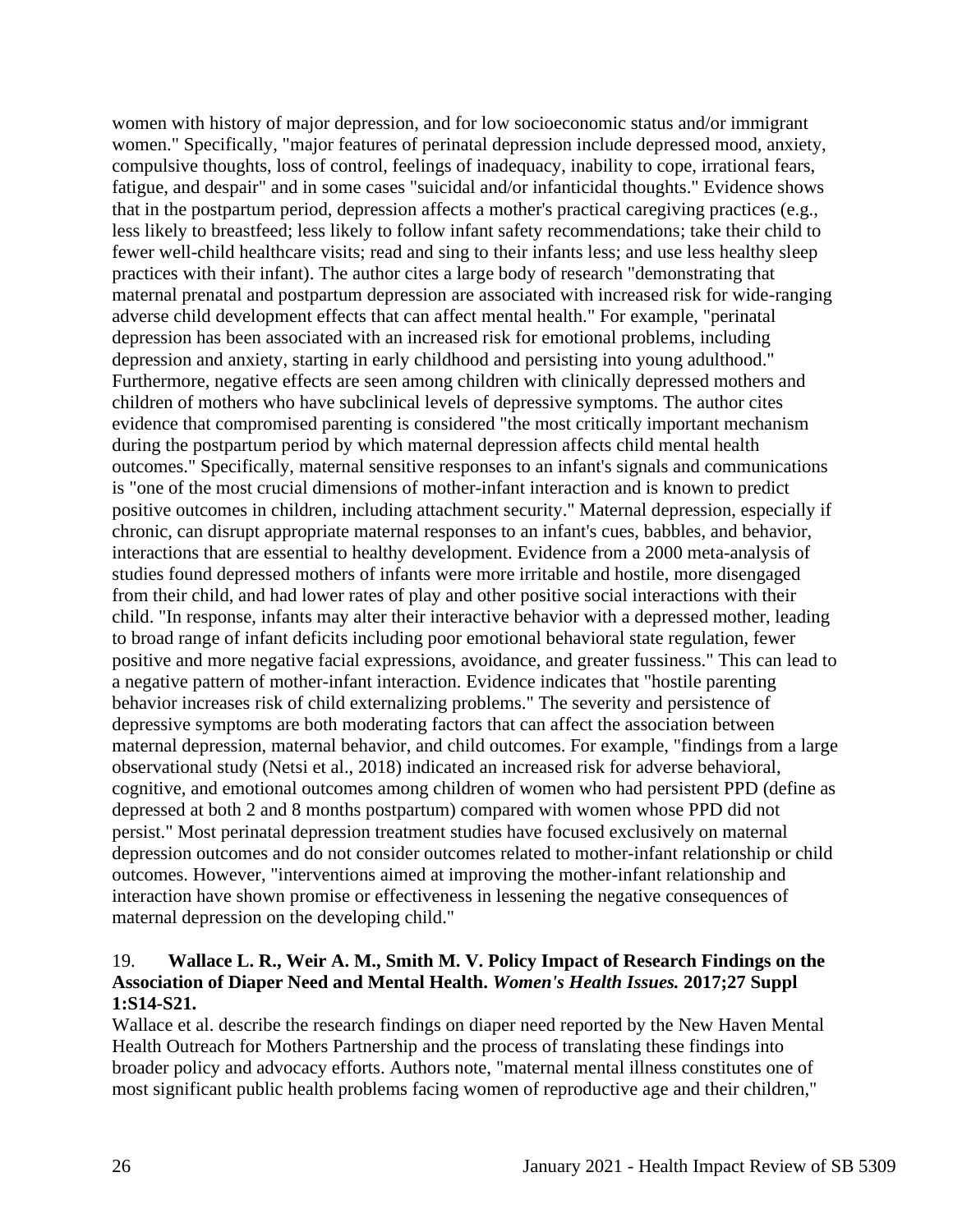and "women who mother in poverty experience additional stressors, pointing to the need for innovative public health promotion efforts to reduce mental illness." Authors discuss the scope of the issue citing multiple studies that address gender disparities in risk and treatment of anxiety and depressive disorders in the U.S. as well as research that addresses how poverty affects risks and how race/ethnicity affects access to and use of appropriate mental health care. Authors examined national-, state-, and local-level diaper policy activities that occurred from 2013 to 2016 following the publication of an article on diaper need. The analysis identified several diaper-related policy activities: 1 at the city level, 11 at the state level, and 2 at the federal level. Authors state, "five of the identified activities represented policy changes that were enacted or implemented." Authors conclude, "community coalitions can effect gender-responsive policy change by conducting and disseminating research, engaging stakeholders, and mobilizing and leveraging their networks."

#### 20. **Centers for Disease Control and Prevention. Behavioral Risk Factor Surveillance System Prevalence And Trends Data: Washington-2014. 2014; Available at: [http://apps.nccd.cdc.gov/brfss/page.asp?cat=XX&yr=2014&state=WA#XX.](http://apps.nccd.cdc.gov/brfss/page.asp?cat=XX&yr=2014&state=WA#XX) Accessed August 16, 2016.**

Behavioral Risk Factor Surveillance System (BRFSS) 2014 data from Washington State show significant correlations between lower income and a number of health indicators including: worse overall self-reported health, depression, asthma, arthritis, stroke, oral health, tobacco use, women's health indicators, health screening rates, physical activity, and diabetes.

### 21. **WestSide Baby. Diaper Need. 2020; Available at: [https://westsidebaby.org/about](https://westsidebaby.org/about-us/diaper-need/)[us/diaper-need/.](https://westsidebaby.org/about-us/diaper-need/) Accessed January 2020, 2020.**

WestSide Baby was founded in 2001 in Seattle, Washington and is a member of the National Diaper Bank Network. In partnership with community, WestSide Baby provides essential items to local children in need by collecting and distributing diapers, clothing, and equipment. This page provides an overview of diaper need in Seattle, King County, and nationally and discusses sales taxes on diapers. WestSide Baby estimates a healthy supply of diapers for a newborn costs approximately \$75-\$100 per month. Authors note, "the privilege of buying cheaper diapers in bulk, at a big box store or online is not available to all families when costly memberships or public transportation are a barrier. Families living in poverty may pay double what higherincome families pay because of this diaper price disparity." Newborn assumptions: use an average 10-14 diapers/day; newborn diapers range in price from \$0.20/diaper (cheaper) to \$0.30/diaper (more expensive). Size 5 assumptions: use an average of 7-10 diapers/day; Size 5 diapers range in price from \$0.36 (cheaper) to \$0.68 (more expensive).

### 22. **Serafin M. Health of Washington State Report: Self-reported Health Status. Data Update 2016. Washington State Department of Health;2016.**

Serafin presents data from Washington state on self-reported health status. The data show that after accounting for age, education, race and ethnicity, household income was a strong predictor of self-reported health status.

23. **Center for Economic and Policy Research. Policies Like the Hygiene Assistance for Families of Infants and Toddlers Act Will Help the Poor Pay for Diapers. Center for Economic and Policy Research Blog [Blog post]. 2015; 23 November 2015:Available at:**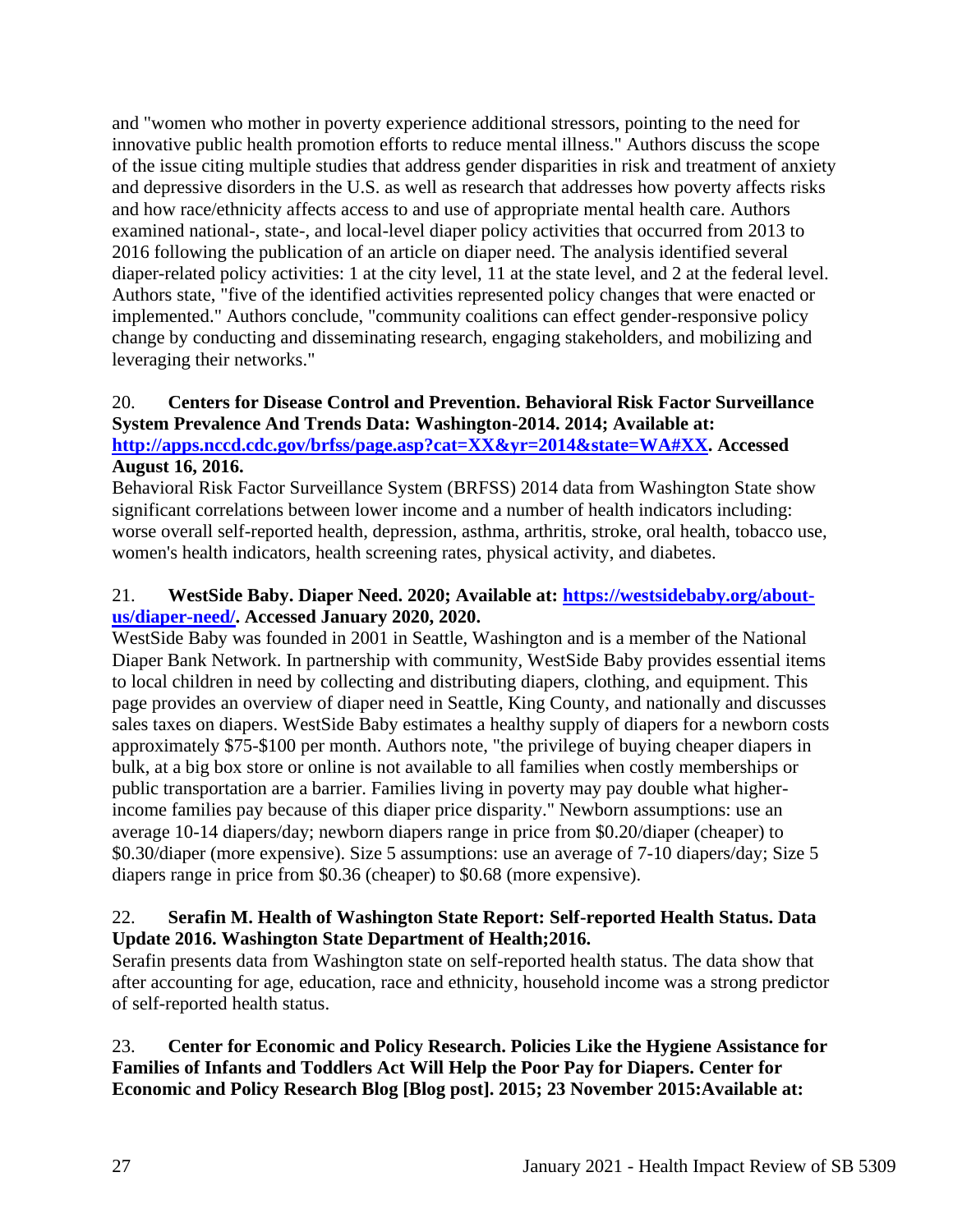#### **[http://cepr.net/blogs/cepr-blog/the-hygiene-assistance-for-families-of-infants-and-toddlers](http://cepr.net/blogs/cepr-blog/the-hygiene-assistance-for-families-of-infants-and-toddlers-act-will-help-the-poor-pay-for-diapers)[act-will-help-the-poor-pay-for-diapers.](http://cepr.net/blogs/cepr-blog/the-hygiene-assistance-for-families-of-infants-and-toddlers-act-will-help-the-poor-pay-for-diapers) Accessed January 2020, 2020.**

This policy blog post from the Center for Economic and Policy Research (CERP) discusses proposed federal legislation (H.R. 4055, the Hygiene Assistance for Families of Infants and Toddlers Act of 2015, which would allow states to create pilot projects that provide diapers or subsidies for diapers to families with low-incomes. It notes that those who are unable to afford an adequate supply of diapers may wash and reuse soiled diapers. Inappropriate reuse of diapers and an inadequate supply in general can lead to health problems for children (e.g., urinary tract infections) and caregivers (e.g., mental health concerns). The analysis includes data from the Bureau of Labor Statistics' Consumer Expenditure Diary Survey, which tracks household ("consumer unit") expenditures on a weekly basis by various demographic characteristics. Referenced data show average expenditures on diapers ("infant underwear") by income quintile from 2004-2014, as a percentage of average after-tax income." Results show, the lowest earning quintile "(the bottom 20[%] of consumer units by income, with an average after-tax income of \$11,253) spent 13.9[%] of their income on diapers in 2014." Moreover, "for the years 2004 to 2014, this quintile spent a far larger share of their income on diapers than any of the other quintiles, roughly 2 to 2.75 times greater than the next lowest earning quintile." Similarly, the second lowest earning quintile "(average after-tax income of \$29,012) spent 5.0[%] of their income on diapers [...] almost double the share of the next highest quintile." Meanwhile, those with an average income of \$166,061 in 2014, the highest earning quintile spent just 1.0% of their income on diapers. Evidence shows that the cost of diapers disproportionately burdens those with the lowest incomes. Cashman concludes, "the necessity of diapers, the frequency of their use, and their high costs, add up to a significant burden for these households."

### 24. **Raver Cybele , Letourneau Nicole , Scott Jennifer , et al. Huggies® Every Little Bottom Study Diaper need in the U.S. and Canada. June 2010 2010.**

This study conducted by Raver et al. was commissioned by Huggies®. The study was conducted to better understand the issue of diaper need in the U.S. and Canada and to provide insights into its scope and scale. The study was fielded by Abt SRBI, a full-service global strategy and research organization specializing in public policy and opinion surveys in the corporate, government and research institute sectors. Researchers conducted a quantitative telephone survey among a nationally representative sample of mothers with at least one child aged birth through 4 years currently in diapers in the U.S. and Canada. The U.S. survey was conducted in both English and Spanish and averaged 20 minutes in duration. The U.S. sample included 1,513 mothers and includes a representative sample of mothers living below the Federal Poverty Level (26%). Additionally, the study identified mothers living in financial hardship (32%) --income greater than the FPL but had difficulty in the past 12 months to meet essential expenses (i.e., food, housing, utilities, childcare, etc.). The remaining 42% of respondents were identified as non-hardship-- having not experienced financial hardship in the past year. Results indicate that mothers who struggle with diaper need are more likely to have incomes at or below the FPL or to experience financial hardship and are less likely to be married. U.S. mothers with diaper need are less likely to be employed or to have attained higher education. Hispanic mothers are statistically significantly more likely to experience with diaper need than white mothers (Hispanic 41%, African American 36%, White 31%). Results also indicate that 15% of U.S. mothers have limited their activities because they did not have enough diapers for their child. Specifically, mothers report having to stay home when they need to go out (10%), miss work or school (2%),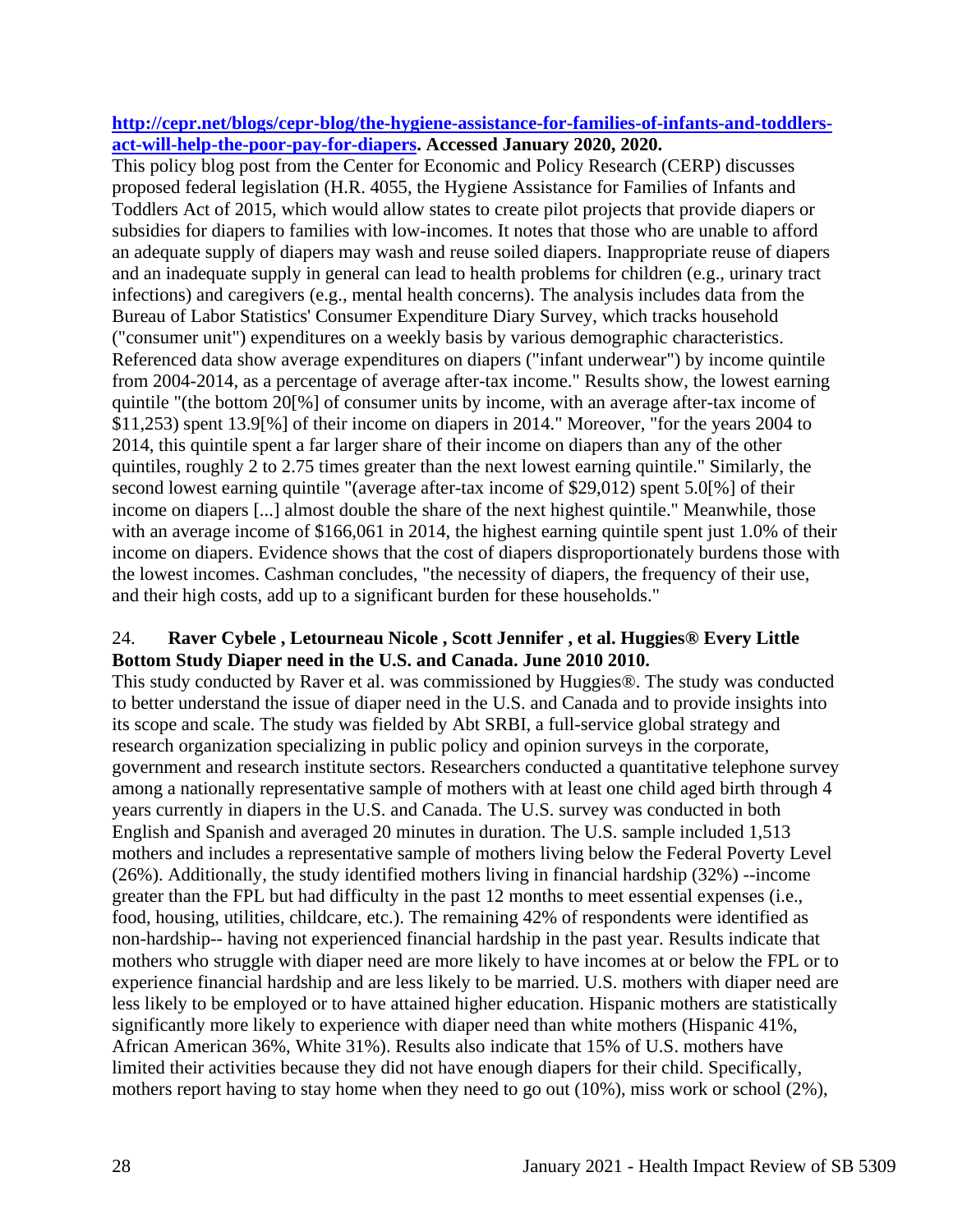or keep their child out of daycare because they did not have enough diapers (2%). "In the U.S., African-American and Hispanic mothers are also more likely than [white] mothers to report that they have had to limit their activities because they did not have enough diapers for their child (U.S. 21%, 22% vs. 11%)." Mothers who struggle with diaper need are more likely than their counterparts to have had to limit their activities because they did not have enough diapers for their child (U.S. 33%): 22% stayed at home when they needed to go out; 6% cancelled doctor's or other appointments; 5% missed work or school; and 4% kept their child out of daycare.

### 25. **Best Starts for Kids Health Survey Data. In: County PH-SK, ed. County PH-SK, trans. Seattle, Washington: Public Health - Seattle & King County**

Conducted by Public Health - Seattle & King County, Best Starts for Kids Health Survey (BSKHS) is a survey about the health and well-being of King County children 5th grade and younger. Data available as of February 3, 2020, were collected in late 2016 and early 2017. Respondents were asked, "Since this child was born, how often has it been very hard to get by on your family's income-hard to cover basics like diapers or formula?" Available answer choices were "All of the time", "Most of the time", or "Some of the time." In 2017, 23% of King County children lived in families that found it difficult to afford diapers or formula at least some of the time since the child was born. In 2017, families who identified as Native Hawaiian/Pacific Islander (61%) and Latino (37%) disproportionately experienced difficulty affording diapers or formula. Families with lower annual incomes also disproportionately experienced difficulty affording these necessities (i.e., 53% of families with an annual income <%15,000; 45% of families earning \$15,000-\$24,999; and 46% of families earning \$35,000-\$49,999). Respondents without a college degree (i.e., less than high school; high school graduate/GED; some college, no degree) were significantly more likely than average to report difficulty affording basics, as were families living in South King County (36%). Lesbian, gay, and bisexual respondents were more likely (45%) to experience difficulty affording diapers and formula. Male respondents were less likely (13%) than average to have difficulty affording these basics.

# 26. **Cotropia C.A., Rozema K. Who Benefits from Repealing Tampon Taxes? Empirical**

**Evidence from New Jersey.** *Journal of Empirical Legal Studies.* **2018;15(3):620-647.** Cotropia and Rozema examined the impact of New Jersey's 2005 sales tax exemption for menstrual hygiene products. This article outlines their methodology and various economic analyses. It also discusses the impact of sales and tax use exemptions more broadly.

# 27. **Network National Diaper Bank. Washington Diaper Facts. New Haven, Connecticut: National Diaper Bank Network; 2018.**

This report compiled by the National Diaper Bank Network estimates diaper need in Washington State. It estimates the total population under age 3 years was 274,550. In Washington, 17% of children under 18 are infants or toddlers; 16% of children live in families earning less than 100% of the Federal Poverty Level (FPL) and 15% live in families earning 100% to 200% of FPL. Fifty-eight percent of Washington Mothers with infants are in the workforce. "Nationally, 57% of parents experiencing diaper need who rely on child care said they missed an average of 4 days of school or work in the past month because they didn't have diapers."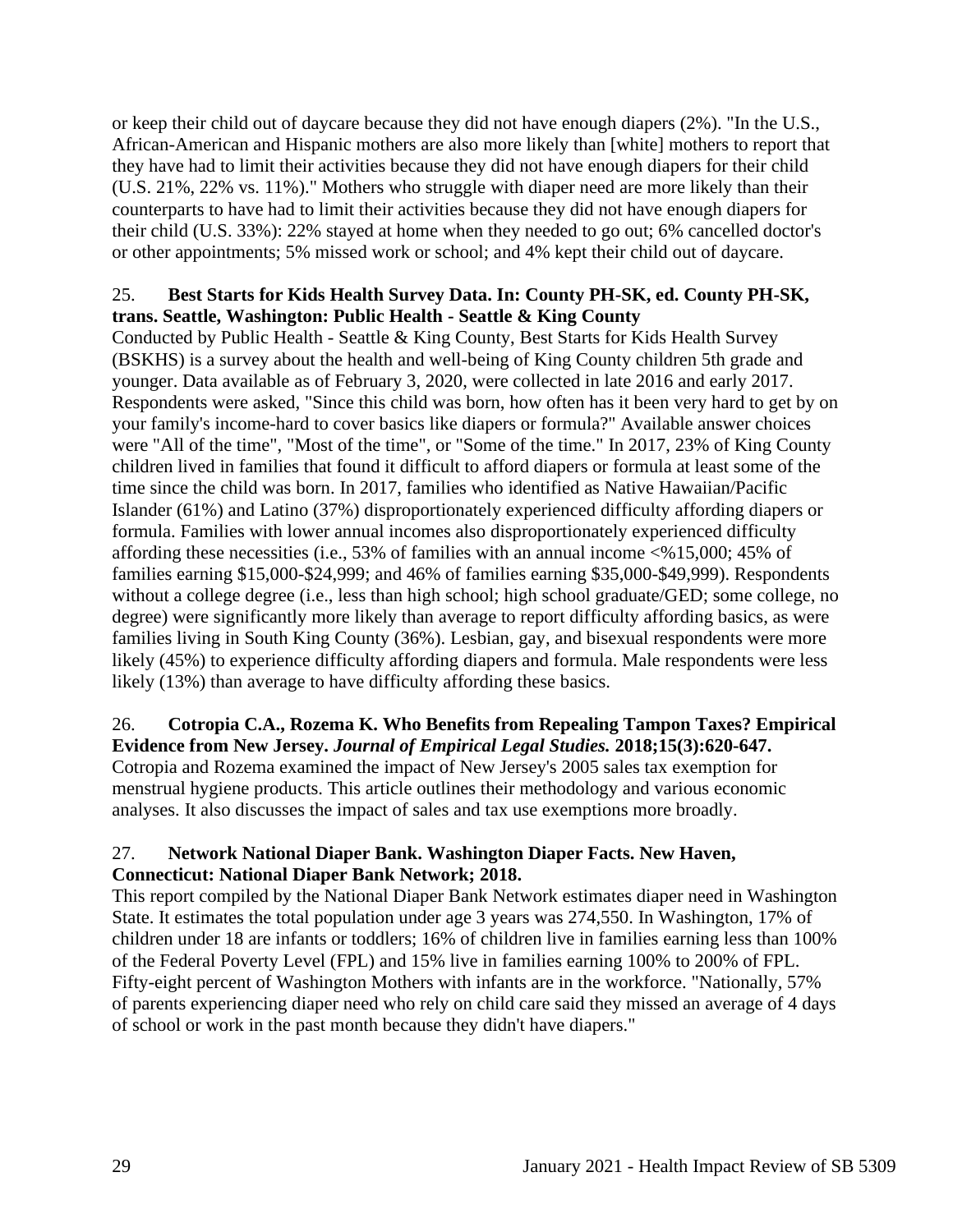### 28. **HealthCare.gov. Federal Poverty Level (FPL). 2019; Available at:**

**[https://www.healthcare.gov/glossary/federal-poverty-level-fpl/.](https://www.healthcare.gov/glossary/federal-poverty-level-fpl/) Accessed February 2020, 2020.**

This HealthCare.gov webpage provides 2019 FPL incomes data.

### 29. **Organization World Health. Evidence profile: urinary incontinence.Guidelines on community-level interventions to manage declines in intrinsic capacity***.* **World Health Organization; 2017 2017.**

This World Health Organization (WHO) Integrated care for older people (ICOPE) guidelines provide an overview of urinary incontinence, globally. Urinary incontinence, defined as the involuntary loss of urine, is a highly prevalent condition in older people aged 60 years and older. Common types of urinary incontinence among older adults include stress incontinence (i.e., the involuntary leaking of urine during efforts or exertion, or while sneezing or coughing) and urge incontinence (i.e., overactive bladder syndrome with symptoms of frequency, urgency, and leakage immediately preceded by urgency). The prevalence of urinary incontinence reported in population-based studies ranges from 9.9% to 36.1% and is twice as high in older women as it is in older men. WHO reports urinary incontinence has profound impact on the quality of life of older adults, their subjective health status, levels of depression, and need for care. Moreover, several chronic conditions (e.g., diabetes mellitus, Parkinson's disease, stroke) and environmental factors (e.g., inaccessible or unsafe toilet facilities, absence of caregivers for toileting assistance) increase the risk of urinary incontinence in older people.

### 30. **Gorina Y. , Schappert S., A. Bercovitz. Prevalence of Incontinence Among Older Americans. In: Services USDoHaH, ed.** *Vital and Health Statistics.* **Vol 3. Hyattsville, Maryland: National Center for Health Statistics; 2014.**

Gorina et al. present national estimates of incontinence prevalence in the U.S. using data sourcespecific definitions of incontinence among individuals aged 65 years and older by sociodemographic characteristics during 2007-2010. Authors used data from the 2007–2010 National Health and Nutrition Examination Survey (NHANES), the 2010 National Survey of Residential Care Facilities (NSRCF), the 2007 National Home and Hospice Care Survey (NHHCS), and the 2009 Long Term Care Minimum Data Set (MDS). " Findings are based on face-to-face interviews with 2,625 noninstitutionalized respondents (NHANES) and reports provided by designated facility or agency staff members for 6,856 residential care facility (RCF) residents (NSRCF), 3,226 current home health care patients (NHHCS), 3,918 hospice discharges (NHHCS), and 2,416,705 nursing home residents (MDS). Survey response rates for incontinence questiosn range from 84% (NHANES) to 99% (MDS). Authors note that due to a different definition of incontinence being "used by each data collection system, it is not possible to make data comparisons between them or to summarize results across all surveys." Among noninstitutionalized persons aged 65 years and older, 50.9% reported incontinence. When the definition was restricted to moderate to very severe levels of incontinence 43.8% of noninstitutionalized women and 24.0% of noninstitutionalized men reported bladder incontinence. Among Residential Care Facility residents 39.0% had an episode of urinary and/or bowel incontinence during hte 7 days prior to the survey. Among home health care recipients, 45.4% were reported to have difficulty controlling either their bladder or bowels. Among those receiving hospice care (irrespective of place of residence), 62.1% were reported to have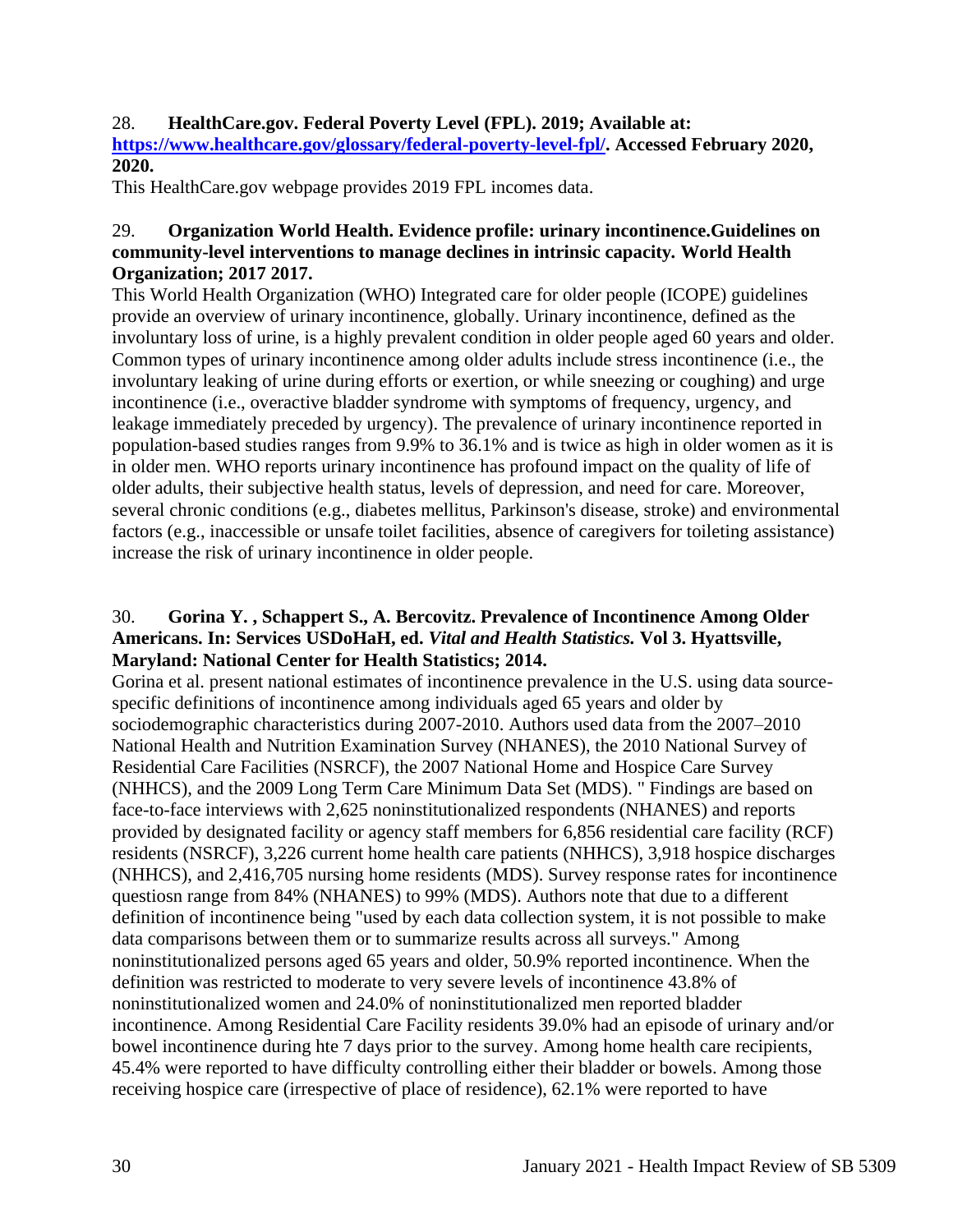difficulty controlling their bladder and/or bowels. Those receiving home health care in residential care facilities or nursing homes were more likely to experience incontinence than those who received care in a private home or apartment. This trend was consistent among persons receiving hospice care. Finally, 46.1% of short-term nursing home residents and 75.8% of long-term nursing home residents had incontinence during the 14 days prior to the survey. Across all surveys except among short-term nursing home residents, women were more likely to report urinary incontinence than men.

### 31. **Markland A.D., Richter H.E., WFwu C.W., et al. Prevalence and Trends of Urinary Incontinence in Adults in the United States, 2001 to 2008.** *The Journal of Urology*  **2011;186(2):589-593.**

Markland et al. estimated trands in the prevalence of urinary incontinence in the U.S. adult population from 2001 through 2008 before and after adjusting for other potential associated factors. They analyzed data from 17,850 adults aged 20 years and older who participated in the 2001 to 2008 cycles of the National Health and Nutrition Examination Survey. "Any urinary incontinence was defined as a positive response to questions on urine leakage during physical activity, before reaching the toilet and during nonphysical activity." They found "the age standardized prevalence of urinary incontinence in the combined surveys was 51.1% in women and 13.9% in men." Authors found the age of standardized prevalence of urinary incontinence increased in men and women from 2001 through 2008. They concluded that decreasing obesity and diabetes may lessen the burden of urinary incontinence, particularly among women.

# 32. **Senate Bill 92, Taxation, Section 6363.9 Revenue and Taxation Code(2019).**

This California law adds Section 6363.9 to the state's Revenue and Tax Code. Effective January 1, 2020, "there are exempted from the taxes imposed by this part the gross receipts from the sale in this state of, and the storage, use, or other consumption in this state of, diapers designed, manufactured, processed, fabricated, or packaged for use by infants, toddlers, and children." This section shall become inoperative on January 1, 2022.

### 33. **The California Legislature's Nonpartisan Fiscal and Policy Advisor. The 2019-20 May Revision | Sales Tax Exemptions for Diapers and Menstrual Products. Budget and Policy Post 2019; Available at: [https://lao.ca.gov/Publications/Report/4040.](https://lao.ca.gov/Publications/Report/4040) Accessed January 2020, 2020.**

This analysis from the California Legislative Analyst's Office, the California Legislature's Nonpartisan Fiscal and Policy Advisor, addresses the Governor's proposal for two new sales tax exemptions: 1) an exemption for children's diapers and 2) an exemption for menstrual products. The analysis provides background on California's sales tax, the Governor's proposal, sales taxation of necessities, and discussion of equity considerations for each proposed exemption.

# 34. **Revenue Washington State Department of. Department of Revenue Fiscal Note (SB 5301, Diaper sales and use tax ex.). In: Revenue -Do, ed. Olympia, WA2019.**

This Washington State Department of Revenue Fiscal Note estimates that SB 5301, which exempts the purchase of diapers from sales and use taxes, will decrease "state revenues by an estimated \$23.8 million in the 10 months of impacted collections in Fiscal Year 2020, and by \$29.9 million in Fiscal Year 2021, the first full year of impacted collections. This bill also decreases local revenues by an estimated \$10.3 million in the 10 months of impacted collections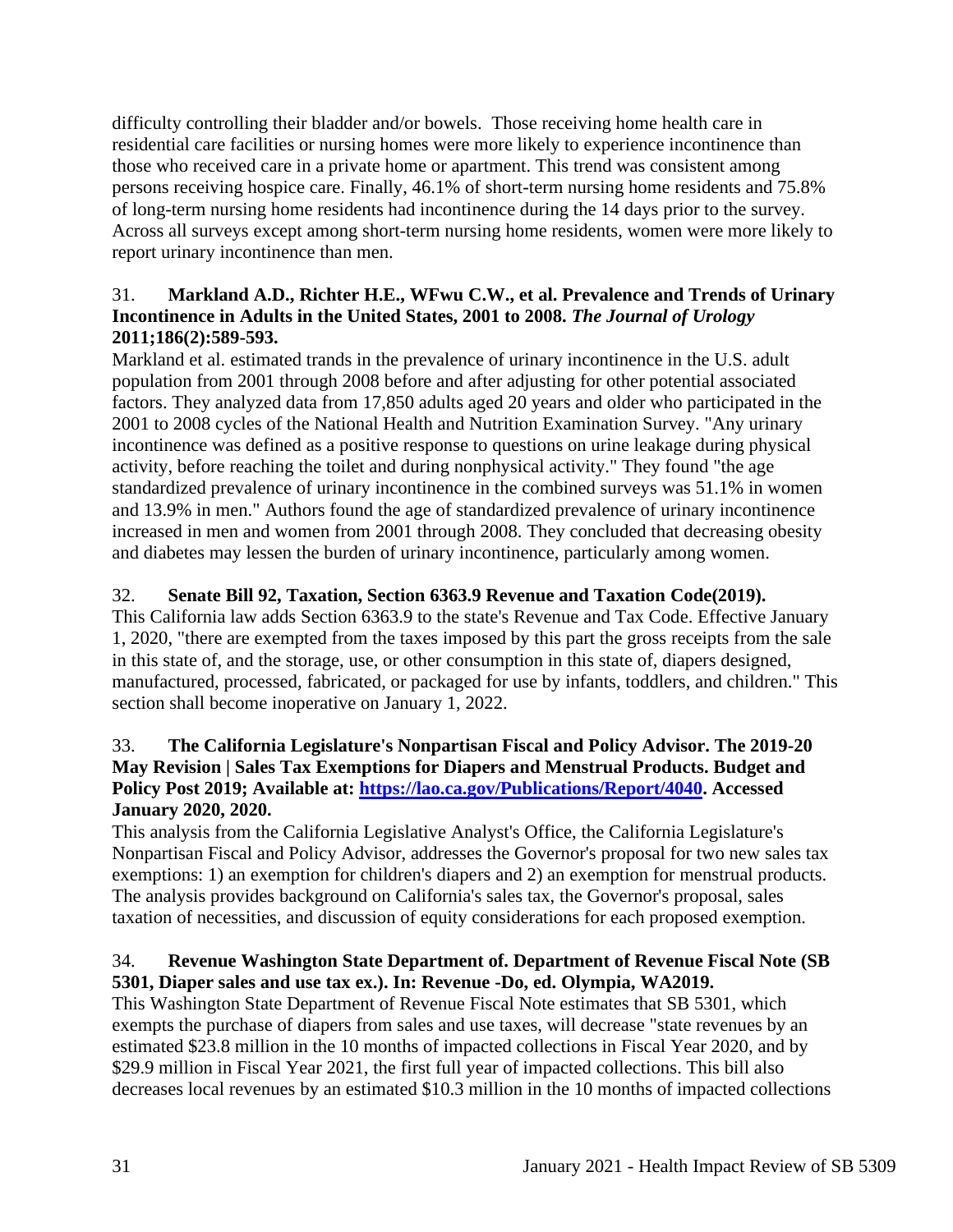in Fiscal Year 2020, and by \$13.0 million in Fiscal Year 2021, the first full year of impacted collections." It assumes that the price of diapers will increase by 2% per year.

### 35. **Investopedia. Budgeting for a New Baby. Personal Finance | Budgeting & Savings 2020; Available at: [https://www.investopedia.com/articles/pf/08/budgeting-for-baby.asp.](https://www.investopedia.com/articles/pf/08/budgeting-for-baby.asp) Accessed January 2020, 2020.**

This Investopedia article provides information about personal finances (e.g., one-time expenses and ongoing expense) related to infants. The author notes that diapers vary in price (average price of \$0.20 per disposable diaper). The average child uses more than 2,700 in the first year of life, which can add up to more than \$550 in diaper costs. The author notes that disposable diapers can be purchased with coupons for as low as \$0.15 per diaper while imported diapers can cost \$1.40 per diaper. The author estimates that a cloth diaper service costs around \$70 per month. Materials to make cloth diapers at home can cost \$250 or more upfront. The author does not provide any citations for these estimates.

### 36. **iDiaper.com. How much should I budget for adult diapers? Available at. Accessed January 27, 2021.**

iDiaper is a family-run business established in 2006 by a nurse. It operates out of Idaho in the U.S. This page provides information for families to help budget for adult incontinence products. Note, prices vary by product size and quality. iDiaper provides six different circumstances to help families budget. First, for those with moderate urinary incontinence where product performance is more important than cost they estimate the average person will use 2 to 4 incontinence products per day. At a cost of \$1.31 per item, this amounts to approximately \$80/month or \$160/month for 2 or 4 incontinence products, respectively. For those with full urinary incontinence, most use 3 to 4 products during the day and a couple at night for an average of 4 to 6 per day. Therefore a family can expect to spend \$160-\$240/month. If cost is an issue, some may choose to change products less frequently (reduce cost to \$80-\$120/month), but this is not recommended as it can harm the skin. For those on a tight budget, iDiaper's team recommends using the same number of diapers as outlined above (specific to serverity of incontinence) while choosing a more inexpensive (less quality) product. Using a cheaper product (\$0.85 per item, 2 to 4/day), someone with moderate urinary incontinence can expect to spend between \$50-\$100/month. For those with full urinary incontinence, a cheaper product (\$0.96 per item, 4 to 6/day) would cost between \$115-\$173/month. Finally, someone with fecal incontinence is expected to use between 2 to 6 products per day. At \$1.00 per item, a person with fecal incontinence can expect to spend \$60-\$180/month. Alternatively, those with urinary or fecal incontinence may choose to use reusable products, which cost approximately \$40.28 per item (\$241 for 6 items; \$482 for 12 items) and can be washed an average of 300 times.

### 37. **Slomian Justine , Honvo Germain , Emonts Patrick , et al. Consequences of maternal postpartum depression: A systematic review of maternal and infant outcomes.**  *Women's Health.* **2019;15(2019):1-55.**

Slomian et al. conducted a systematic review (January 1, 2005 through August 17, 2016) to evaluate both the infant and maternal consequences of untreated maternal postpartum depression. The analysis included 122 studies that met criteria; 61 (46 cohort studies and 21 cross sectional studies) records were included for review of maternal consequences of postpartum depression; and 67 (61 cohort studies and 12 cross-sectional studies) records were included for review of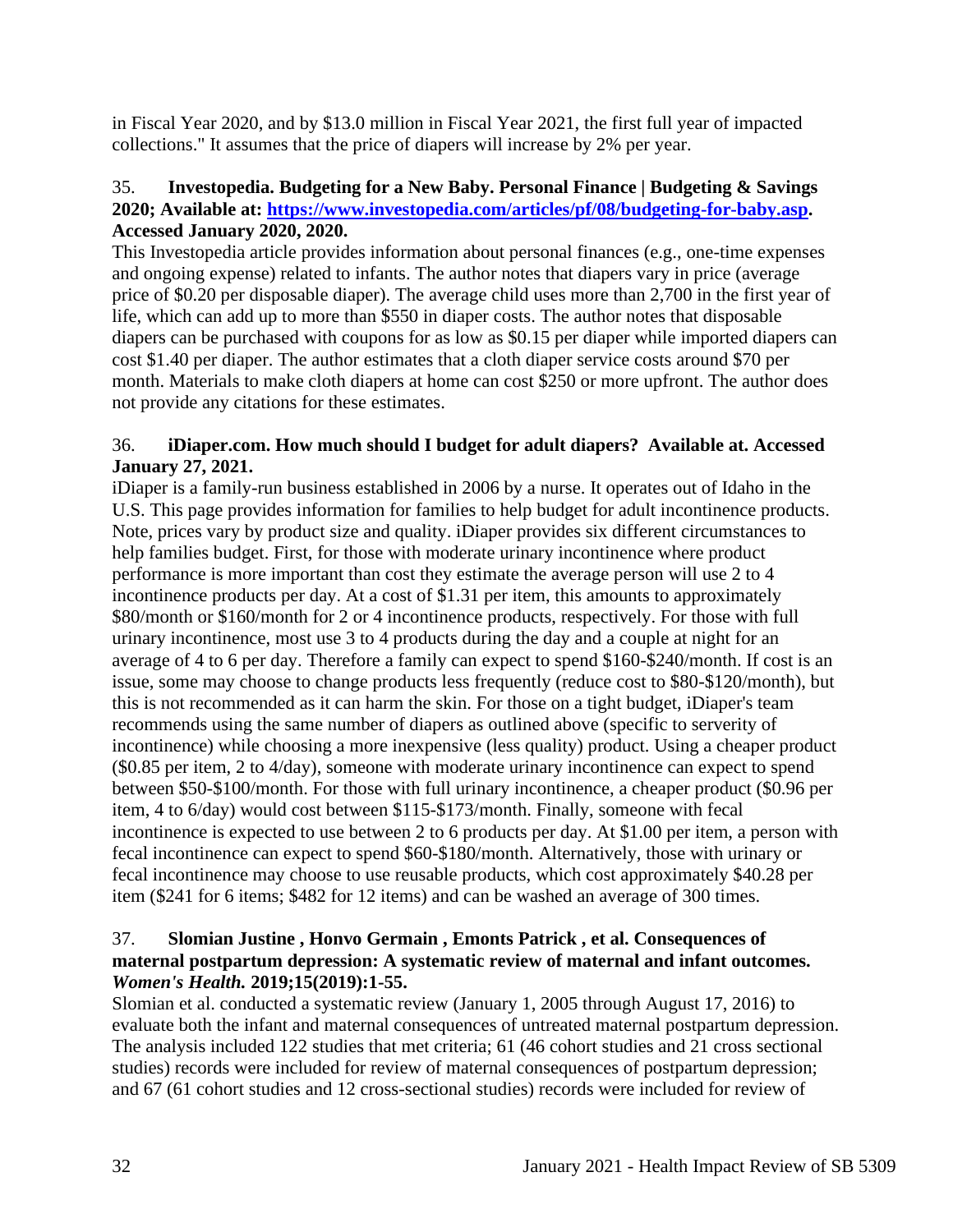infantile consequences of postpartum depression. Nineteen studies examined both infant and maternal consequences of postpartum depression. Of the maternal focused studies, 28 of 68 were conducted in the U.S. and 22 were conducted in Europe. Of the infant focused studies 27 of 73 were performed in the U.S> and 20 were performed in Europe. Results were synthesized into three categories: (a) the maternal consequences of postpartum depression, including physical health (3 studies), psychological health (6 studies), quality of life (8 studies), relationships (7 studies), and risky behaviors (i.e., addictive behavior (4 studies) and suicidal ideation (7 studies); (b) the infant consequences of postpartum depression, including anthropometry (13 studies), physical health (10 studies), sleep (3 studies), and motor development (7 studies), cognitive development (11 studies), language development (13 studies), emotional development (5 studies), social development (4 studies), and behavioral development (12 studies); and (c) mother–child interactions, including bonding (15 studies), breastfeeding (22 studies), and the maternal role (i.e., maternal behaviors (9 studies), maternal competence (2 studies), infant health care practices or utilization measures (8 studies), maternal perception of the infant's patterns (5 studies), and the risk of maltreatment (2 studies)). Of the studies focused on maternal health, "five studies showed that higher levels of depressive symptoms were associated with an increased prevalence of suicidal ideation." Specific to infant health consequences, "of the 10 cohort studies, 9 indicated a significant association between maternal PPD and health concerns in infants." For example, "maternal depressive symptoms at 5 months seemed to predict more overall physical health concerns for infants at 9 months and a greater proportion of childhood illnesses." Additionally, results from 7 of the 11 studies indicate a significant and negative association between maternal postpartum depressive symptoms and cognitive development in children. Specific to mother-child interactions, "a total of 11 studies demonstrated a negative effect of maternal depression on mother-to-infant bonding." Additionally, "women with depressive symptoms showed less closeness, warmth, and sensitivity and a significantly lower level of mutual attunement (with regard to emotional availability) and experienced more difficulties in their relationships with their child during the first year than women without depressive symptoms." Overall, authors conclude that "maternal [postpartum depression] seems to have many negative effects on both child (up to 3 years of age) and maternal health." Specifically, postpartum depression impacts mothers' "psychological health, quality of life, and interactions with their infant, partner, and relatives." Results also show that "the health of infants and children is intimately associated with the health of their mothers." Finally, risks are greater for children in low-income populations.

#### 38. **Randles Jennifer. The Diaper Dilemma.** *Contexts.* **2017;16(4):66-68.**

This article by Jennifer Randles of California State University-Fresno's sociology department appeared in Contexts, a quarterly publication from the American Sociological Association that aims to make social research accessible to general readers. Randles states, "the average cost of disposable diapers is \$18 a week or \$936 annually per child," which amounts to more than 6% of a year-round full-time federal minimum wage salary (\$15,080). The author notes, "cloth diapers are not a viable alternative for most low-income families because they cannot afford in-home washers and dryers (assuming they have homes), it is illegal to wash reusable diapers in most public laundry facilities, and [most] daycare centers require disposable diapers." Families experiencing diaper need may resort to diaper stretching strategies (washing, drying, and reusing disposable diapers) or toilet training children earlier than developmentally appropriate. In 2017,